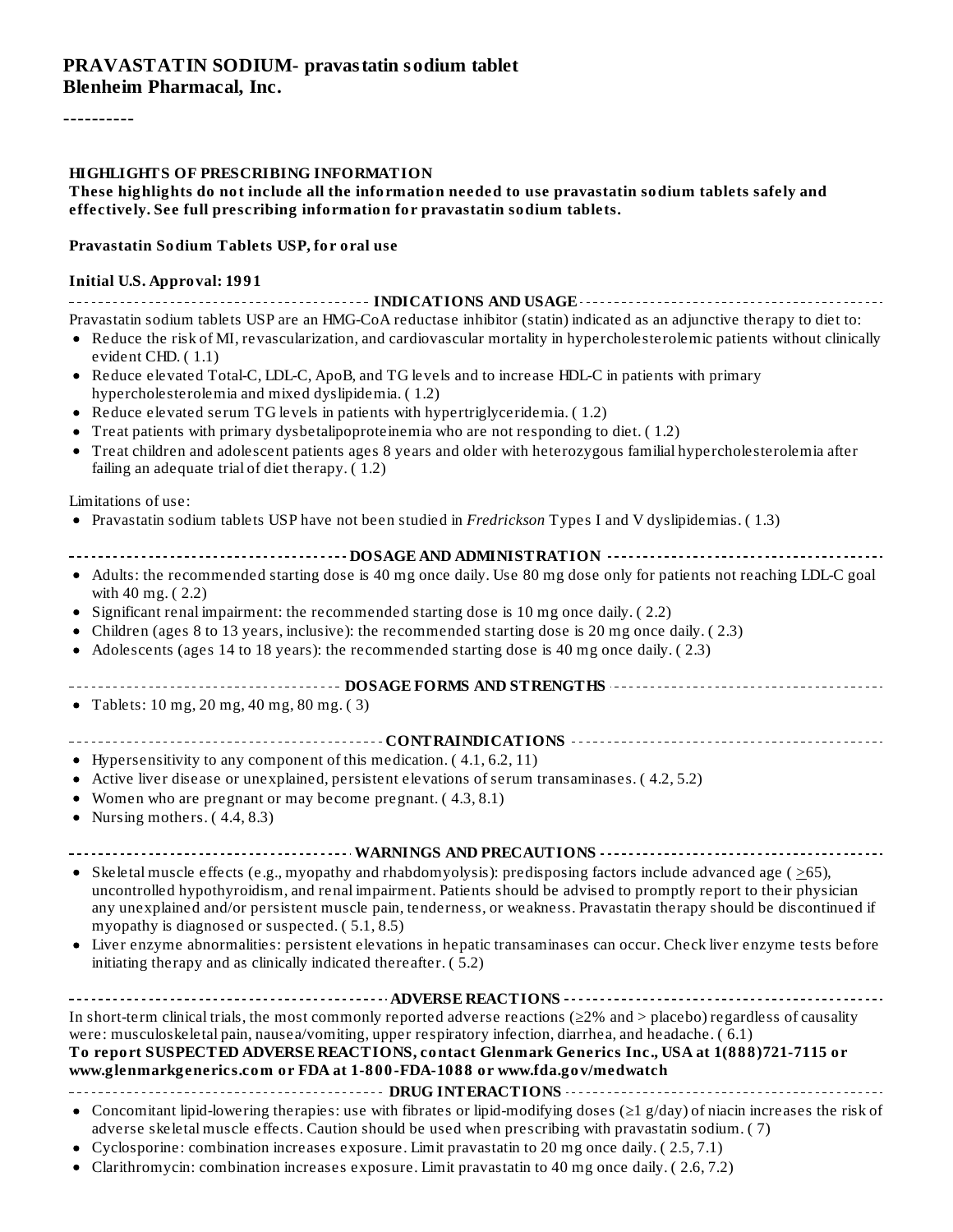#### **FULL PRESCRIBING INFORMATION: CONTENTS\* 1 INDICATIONS AND USAGE**

1.1 Prevention of Cardiovascular Disease

- 1.2 Hyperlipidemia
- 1.3 Limitations of Use

#### **2 DOSAGE AND ADMINISTRATION**

2.1 General Dosing Information

- 2.2 Adult Patients
- 2.3 Pediatric Patients
- 2.4 Concomitant Lipid-Altering Therapy
- 2.5 Dosage in Patients Taking Cyclosporine
- 2.6 Dosage in Patients Taking Clarithromycin

### **3 DOSAGE FORMS AND STRENGTHS**

#### **4 CONTRAINDICATIONS**

- 4.1 Hypersensitivity
- 4.2 Liver
- 4.3 Pregnancy
- 4.4 Nursing Mothers

#### **5 WARNINGS AND PRECAUTIONS**

- 5.1 Skeletal Muscle
- 5.2 Liver
- 5.3 Endocrine Function

### **6 ADVERSE REACTIONS**

- 6.1 Adverse Clinical Events
- 6.2 Postmarketing Experience
- 6.3 Laboratory Test Abnormalities
- 6.4 Pediatric Patients

### **7 DRUG INTERACTIONS**

- 7.1 Cyclosporine
- 7.2 Clarithromycin
- 7.3 Colchicine
- 7.4 Gemfibrozil
- 7.5 Other Fibrates
- 7.6 Niacin

### **8 USE IN SPECIFIC POPULATIONS**

- 8.1 Pregnancy
- 8.3 Nursing Mothers
- 8.4 Pediatric Use
- 8.5 Geriatric Use

8.6 Homozygous Familial Hypercholesterolemia

### **10 OVERDOSAGE**

### **12 CLINICAL PHARMACOLOGY**

- 12.1 Mechanism of Action
- 12.3 Pharmacokinetics

### **13 NONCLINICAL TOXICOLOGY**

- 13.1 Carcinogenesis, Mutagenesis, Impairment of Fertility
- 13.2 Animal Toxicology and/or Pharmacology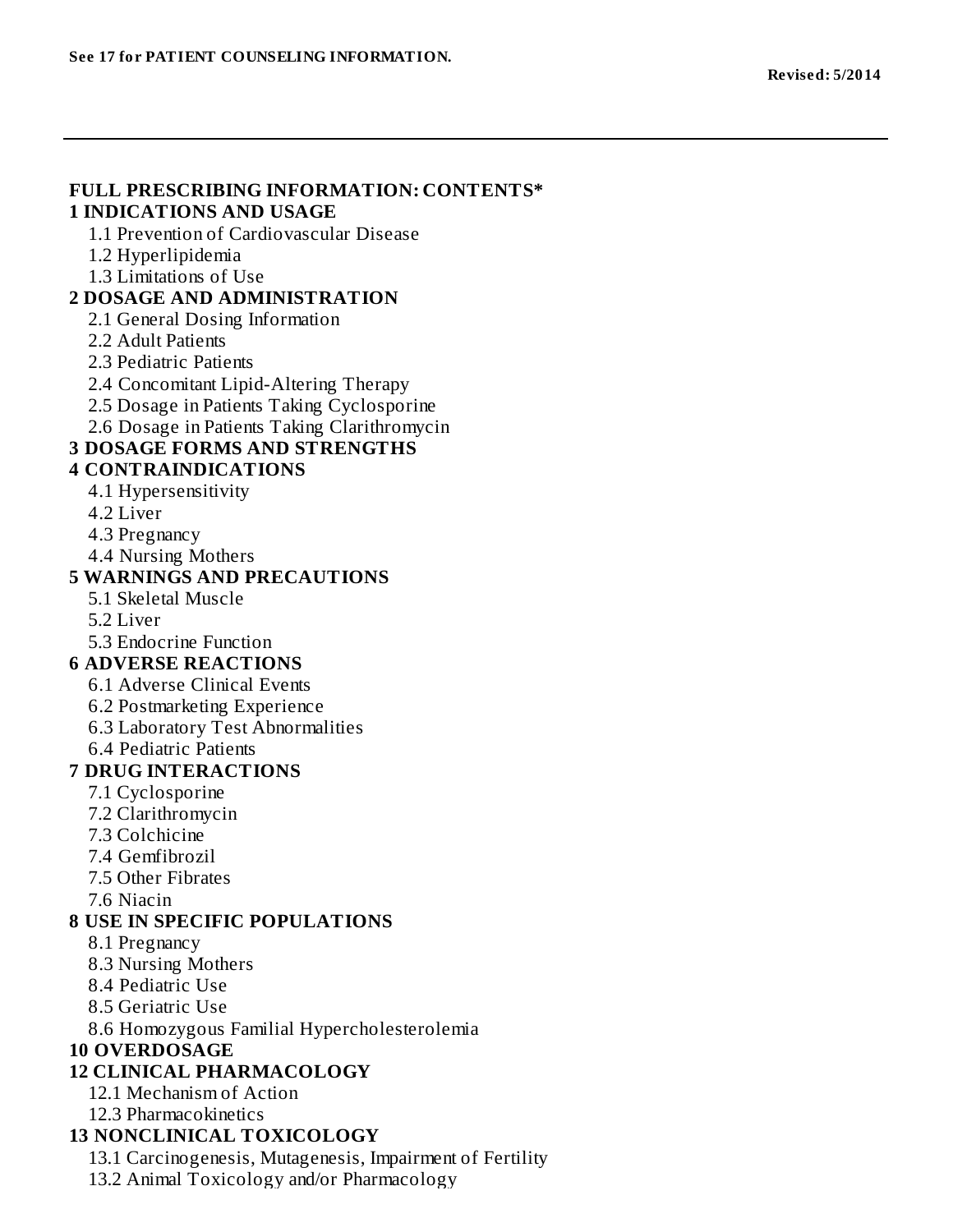#### 13.2 Animal Toxicology and/or Pharmacology **14 CLINICAL STUDIES**

14.1 Prevention of Coronary Heart Disease

14.2 Secondary Prevention of Cardiovascular Events

- 14.3 Primary Hypercholesterolemia ( *Fredrickson* Types IIa and IIb)
- 14.4 Hypertriglyceridemia ( *Fredrickson* Type IV)
- 14.5 Dysbetalipoproteinemia ( *Fredrickson* Type III)

14.6 Pediatric Clinical Study

#### **15 REFERENCES**

### **16 HOW SUPPLIED/STORAGE AND HANDLING**

16.1 How Supplied

16.2 Storage

### **17 PATIENT COUNSELING INFORMATION**

\* Sections or subsections omitted from the full prescribing information are not listed.

### **FULL PRESCRIBING INFORMATION**

### **1 INDICATIONS AND USAGE**

Therapy with lipid-altering agents should be only one component of multiple risk factor intervention in individuals at significantly increased risk for atherosclerotic vascular disease due to hypercholesterolemia. Drug therapy is indicated as an adjunct to diet when the response to a diet restricted in saturated fat and cholesterol and other nonpharmacologic measures alone has been inadequate.

### **1.1 Prevention of Cardiovas cular Dis eas e**

In hypercholesterolemic patients without clinically evident coronary heart disease (CHD), pravastatin sodium tablets USP are indicated to:

- reduce the risk of myocardial infarction (MI).
- reduce the risk of undergoing myocardial revascularization procedures.
- reduce the risk of cardiovascular mortality with no increase in death from non-cardiovascular causes.

### **1.2 Hyperlipidemia**

Pravastatin sodium tablets USP are indicated:

- as an adjunct to diet to reduce elevated total cholesterol (Total-C), low-density lipoprotein cholesterol (LDL-C), apolipoprotein B (ApoB), and triglyceride (TG) levels and to increase highdensity lipoprotein cholesterol (HDL-C) in patients with primary hypercholesterolemia and mixed dyslipidemia ( *Fredrickson* Types IIa and IIb). 1
- as an adjunct to diet for the treatment of patients with elevated serum TG levels *(Fredrickson* Type IV).
- for the treatment of patients with primary dysbetalipoproteinemia ( *Fredrickson* Type III) who do not respond adequately to diet.
- as an adjunct to diet and lifestyle modification for treatment of heterozygous familial hypercholesterolemia (HeFH) in children and adolescent patients ages 8 years and older if after an adequate trial of diet the following findings are present:
	- 1. LDL-C remains ≥190 mg/dL or
	- 2. LDL-C remains ≥160 mg/dL and:
		- 1. there is a positive family history of premature cardiovascular disease (CVD) or
		- 2. two or more other CVD risk factors are present in the patient.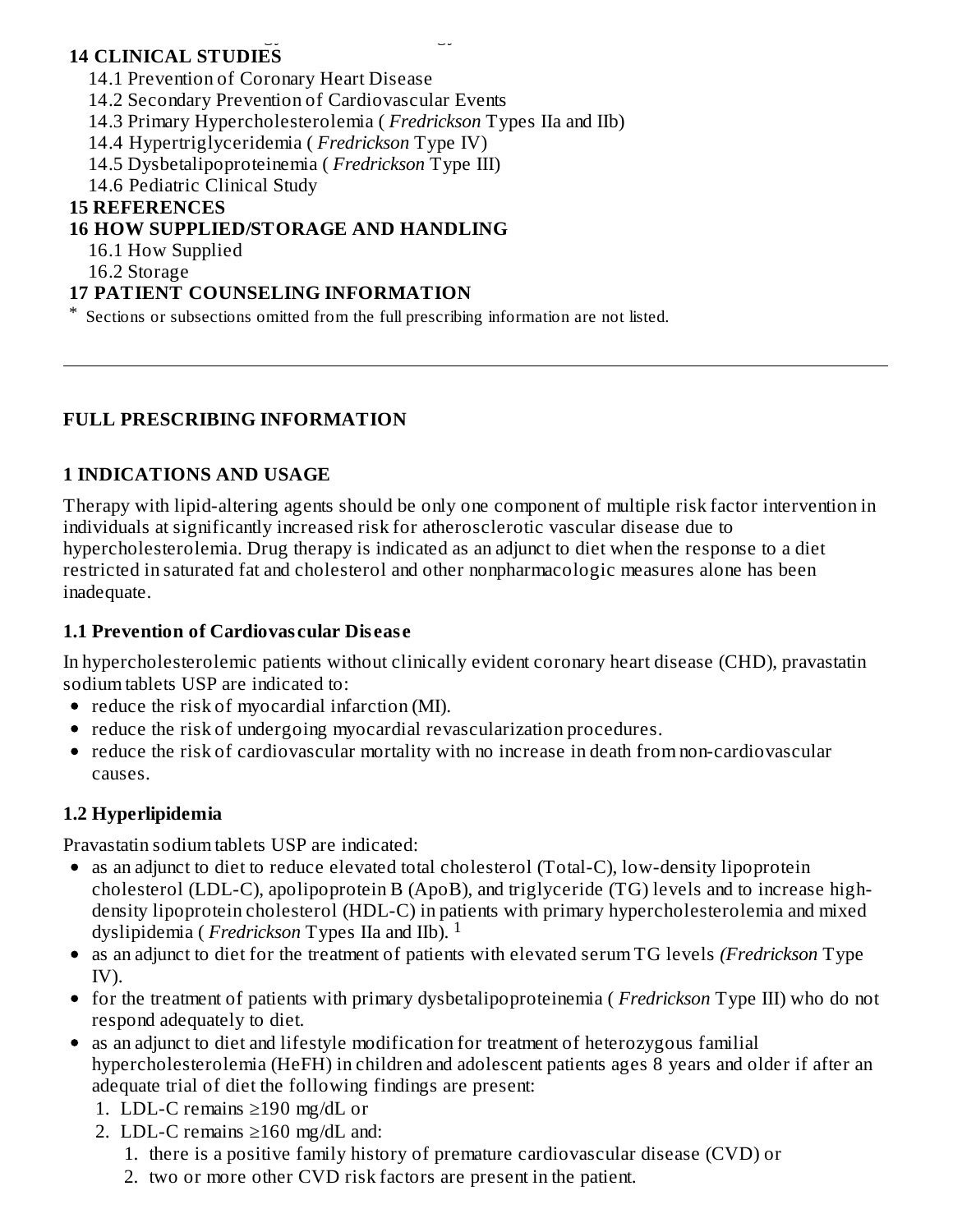### **1.3 Limitations of Us e**

Pravastatin sodium tablets USP have not been studied in conditions where the major lipoprotein abnormality is elevation of chylomicrons *(Fredrickson* Types I and V).

### **2 DOSAGE AND ADMINISTRATION**

### **2.1 General Dosing Information**

The patient should be placed on a standard cholesterol-lowering diet before receiving pravastatin sodium tablets and should continue on this diet during treatment with pravastatin sodium tablets [see NCEP Treatment Guidelines for details on dietary therapy].

#### **2.2 Adult Patients**

The recommended starting dose is 40 mg once daily. If a daily dose of 40 mg does not achieve desired cholesterol levels, 80 mg once daily is recommended. In patients with significant renal impairment, a starting dose of 10 mg daily is recommended. Pravastatin sodium tablets can be administered orally as a single dose at any time of the day, with or without food. Since the maximal effect of a given dose is seen within 4 weeks, periodic lipid determinations should be performed at this time and dosage adjusted according to the patient's response to therapy and established treatment guidelines.

#### **2.3 Pediatric Patients**

### **Children (Ages 8 to 13 Years, Inclusive)**

The recommended dose is 20 mg once daily in children 8 to 13 years of age. Doses greater than 20 mg have not been studied in this patient population.

#### **Adoles cents (Ages 14 to 18 Years)**

The recommended starting dose is 40 mg once daily in adolescents 14 to 18 years of age. Doses greater than 40 mg have not been studied in this patient population.

Children and adolescents treated with pravastatin should be reevaluated in adulthood and appropriate changes made to their cholesterol-lowering regimen to achieve adult goals for LDL-C [see *Indications and Usage ( 1.2)* ].

### **2.4 Concomitant Lipid-Altering Therapy**

Pravastatin sodium tablets may be used with bile acid resins. When administering a bile-acid-binding resin (e.g., cholestyramine, colestipol) and pravastatin, pravastatin sodium tablets should be given either 1 hour or more before or at least 4 hours following the resin. [See *Clinical Pharmacology ( 12.3)* .]

### **2.5 Dosage in Patients Taking Cyclosporine**

In patients taking immunosuppressive drugs such as cyclosporine concomitantly with pravastatin, therapy should begin with 10 mg of pravastatin sodium once-a-day at bedtime and titration to higher doses should be done with caution. Most patients treated with this combination received a maximum pravastatin sodium dose of 20 mg/day. In patients taking cyclosporine, therapy should be limited to 20 mg of pravastatin sodium once daily [see *Warnings and Precautions ( 5.1)* and *Drug Interactions ( 7.1)* ].

### **2.6 Dosage in Patients Taking Clarithromycin**

In patients taking clarithromycin, therapy should be limited to 40 mg of pravastatin sodium once daily [see *Drug Interactions ( 7.2)* ].

### **3 DOSAGE FORMS AND STRENGTHS**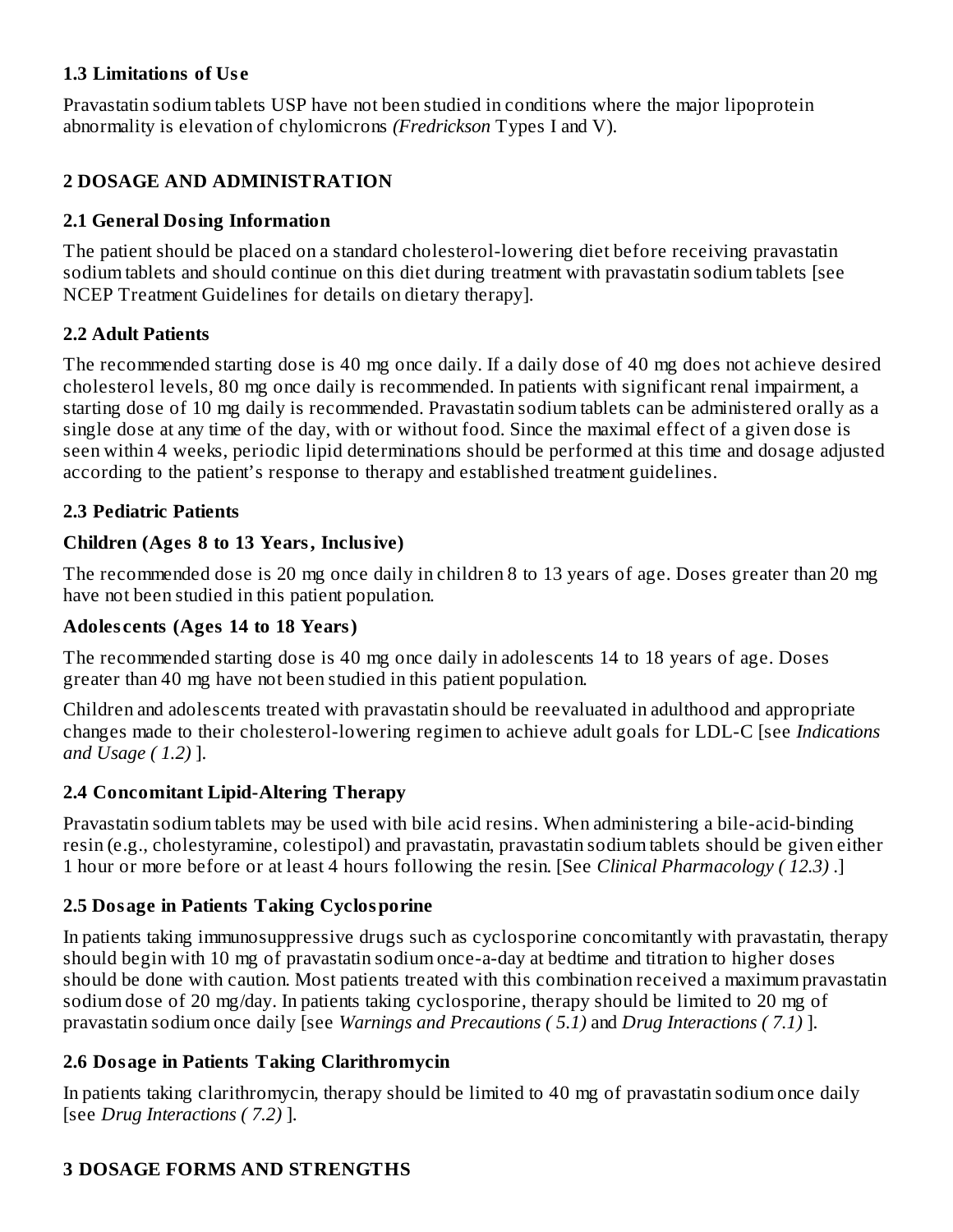**Pravastatin sodium tablets** are supplied as:

**10 mg tablets:** Yellow colored, circular shaped tablets having flat surface, with "G5" debossed on one surface and "10" debossed on the other surface.

**20 mg tablets:** Yellow rounded-rectangular tablets having biconvex surface, with "G5" debossed on one surface and "20" debossed on the other surface.

**40 mg tablets:** Green rounded-rectangular tablets having biconvex surface, with "G5" debossed on one surface and "40" debossed on the other surface.

**80 mg tablets:** Yellow oval tablets having biconvex surface, with "G5" debossed on one surface and "80" debossed on the other surface.

### **4 CONTRAINDICATIONS**

### **4.1 Hypers ensitivity**

Hypersensitivity to any component of this medication.

### **4.2 Liver**

Active liver disease or unexplained, persistent elevations of serum transaminases [see *Warnings and Precautions ( 5.2)* ].

### **4.3 Pregnancy**

Atherosclerosis is a chronic process and discontinuation of lipid-lowering drugs during pregnancy should have little impact on the outcome of long-term therapy of primary hypercholesterolemia. Cholesterol and other products of cholesterol biosynthesis are essential components for fetal development (including synthesis of steroids and cell membranes). Since statins decrease cholesterol synthesis and possibly the synthesis of other biologically active substances derived from cholesterol, they are contraindicated during pregnancy and in nursing mothers. PRAVASTATIN SHOULD BE ADMINISTERED TO WOMEN OF CHILDBEARING AGE ONLY WHEN SUCH PATIENTS ARE HIGHLY UNLIKELY TO CONCEIVE AND HAVE BEEN INFORMED OF THE POTENTIAL HAZARDS. If the patient becomes pregnant while taking this class of drug, therapy should be discontinued immediately and the patient apprised of the potential hazard to the fetus [see *Use in Specific Populations ( 8.1)* ].

## **4.4 Nursing Mothers**

A small amount of pravastatin is excreted in human breast milk. Because statins have the potential for serious adverse reactions in nursing infants, women who require pravastatin sodium treatment should not breast-feed their infants [see *Use in Specific Populations ( 8.3)* ].

## **5 WARNINGS AND PRECAUTIONS**

## **5.1 Skeletal Mus cle**

**Rare cas es of rhabdomyolysis with acute renal failure s econdary to myoglobinuria have been reported with pravastatin and other drugs in this class.** A history of renal impairment may be a risk factor for the development of rhabdomyolysis. Such patients merit closer monitoring for skeletal muscle effects.

Uncomplicated myalgia has also been reported in pravastatin-treated patients [see *Adverse Reactions (6)*]. Myopathy, defined as muscle aching or muscle weakness in conjunction with increases in creatine phosphokinase (CPK) values to greater than 10 times the upper limit of normal (ULN), was rare (<0.1%) in pravastatin clinical trials. Myopathy should be considered in any patient with diffuse myalgias, muscle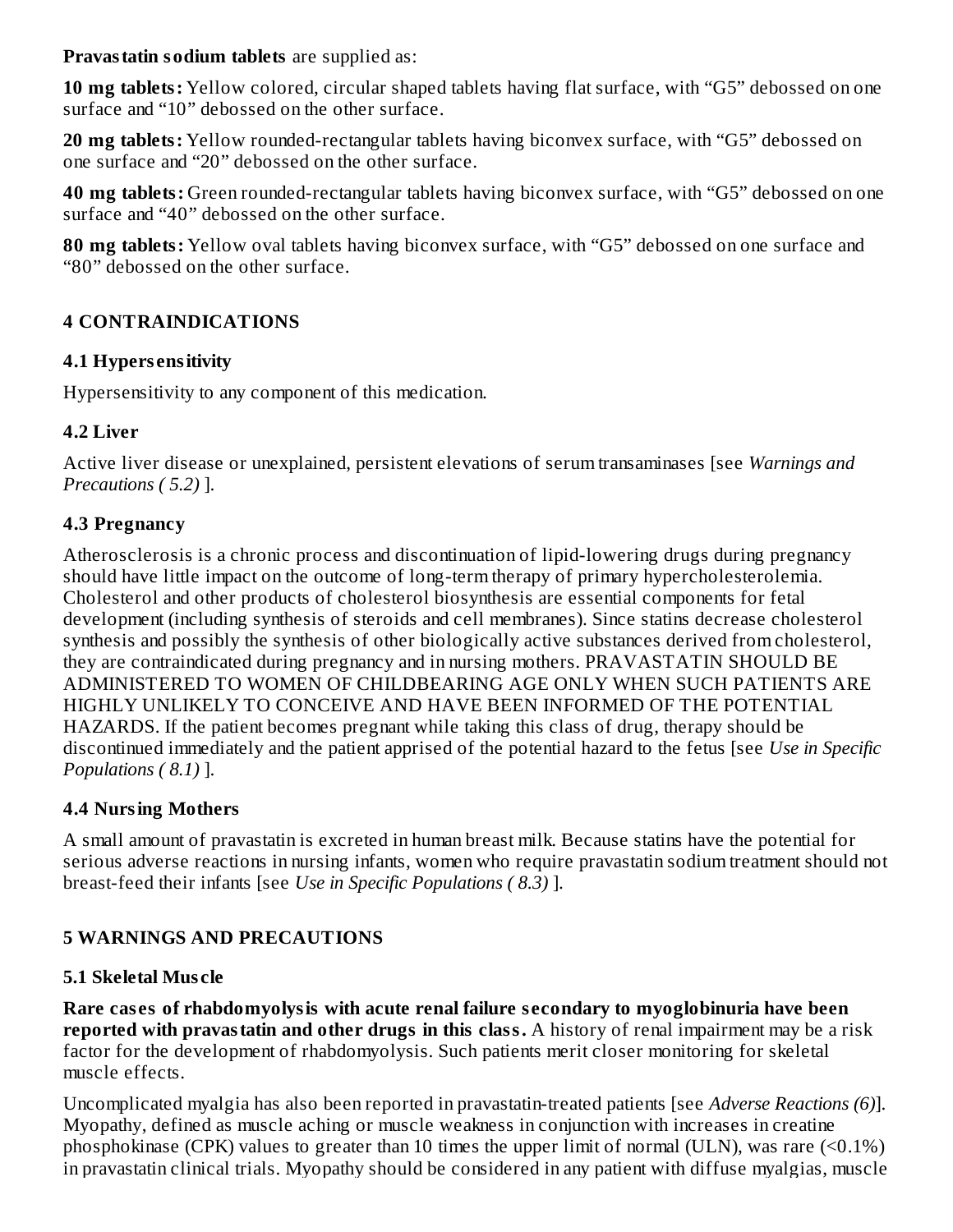tenderness or weakness, and/or marked elevation of CPK. Predisposing factors include advanced age (  $\geq$ 65), uncontrolled hypothyroidism, and renal impairment.

There have been rare reports of immune-mediated necrotizing myopathy (IMNM), an autoimmune myopathy, associated with statin use. IMNM is characterized by: proximal muscle weakness and elevated serum CPK, which persist despite discontinuation of statin treatment; muscle biopsy showing necrotizing myopathy without significant inflammation and improvement with immunosuppressive agents.

All patients should be advised to promptly report to their physician unexplained muscle pain, tenderness, or weakness, particularly if accompanied by malaise or fever or if muscle signs and symptoms persist after discontinuing pravastatin sodium.

**Pravastatin therapy should be dis continued if markedly elevated CPK levels occur or myopathy is diagnos ed or suspected. Pravastatin therapy should also be temporarily withheld in any patient experiencing an acute or s erious condition predisposing to the development of renal failure s econdary to rhabdomyolysis, e.g., s epsis; hypotension; major surgery; trauma;s evere metabolic, endocrine, or electrolyte disorders; or uncontrolled epilepsy.**

The risk of myopathy during treatment with statins is increased with concurrent therapy with either erythromycin, cyclosporine, niacin, or fibrates. However, neither myopathy nor significant increases in CPK levels have been observed in 3 reports involving a total of 100 post-transplant patients (24 renal and 76 cardiac) treated for up to 2 years concurrently with pravastatin 10 to 40 mg and cyclosporine. Some of these patients also received other concomitant immunosuppressive therapies. Further, in clinical trials involving small numbers of patients who were treated concurrently with pravastatin and niacin, there were no reports of myopathy. Also, myopathy was not reported in a trial of combination pravastatin (40 mg/day) and gemfibrozil (1200 mg/day), although 4 of 75 patients on the combination showed marked CPK elevations versus 1 of 73 patients receiving placebo. There was a trend toward more frequent CPK elevations and patient withdrawals due to musculoskeletal symptoms in the group receiving combined treatment as compared with the groups receiving placebo, gemfibrozil, or pravastatin monotherapy. **The us e of fibrates alone may occasionally be associated with myopathy. The benefit of further alterations in lipid levels by the combined us e of pravastatin sodiumwith fibrates should be carefully weighed against the potential risks of this combination.**

Cases of myopathy, including rhabdomyolysis, have been reported with pravastatin coadministered with colchicine, and caution should be exercised when prescribing pravastatin with colchicine [see *Drug Interactions ( 7.3)* ].

### **5.2 Liver**

Statins, like some other lipid-lowering therapies, have been associated with biochemical abnormalities of liver function. In placebo-controlled clinical trials subjects were exposed to pravastatin or placebo [see *Clinical Studies ( 14)* ]. In an analysis of serum transaminase values (ALT, AST), incidences of marked abnormalities were compared between the pravastatin and placebo treatment groups; a marked abnormality was defined as a post-treatment test value greater than 3 times the upper limit of normal for subjects with pretreatment values less than or equal to the upper limit of normal, or 4 times the pretreatment value for subjects with pretreatment values greater than the upper limit of normal but less than 1.5 times the upper limit of normal. Marked abnormalities of ALT or AST occurred with similar low frequency (≤1.2%) in both treatment groups. Overall, clinical trial experience showed that liver function test abnormalities observed during pravastatin therapy were usually asymptomatic, not associated with cholestasis, and did not appear to be related to treatment duration. In a 320-patient placebo-controlled clinical trial, subjects with chronic (>6 months) stable liver disease, due primarily to hepatitis C or nonalcoholic fatty liver disease, were treated with 80 mg pravastatin or placebo for up to 9 months. The primary safety endpoint was the proportion of subjects with at least one ALT  $\geq$ 2 times the upper limit of normal for those with normal  $ALT \leq$  the upper limit of normal) at baseline or a doubling of the baseline ALT for those with elevated ALT ( $>$  the upper limit of normal) at baseline. By Week 36, 12 out of 160 (7.5%) subjects treated with pravastatin met the prespecified safety ALT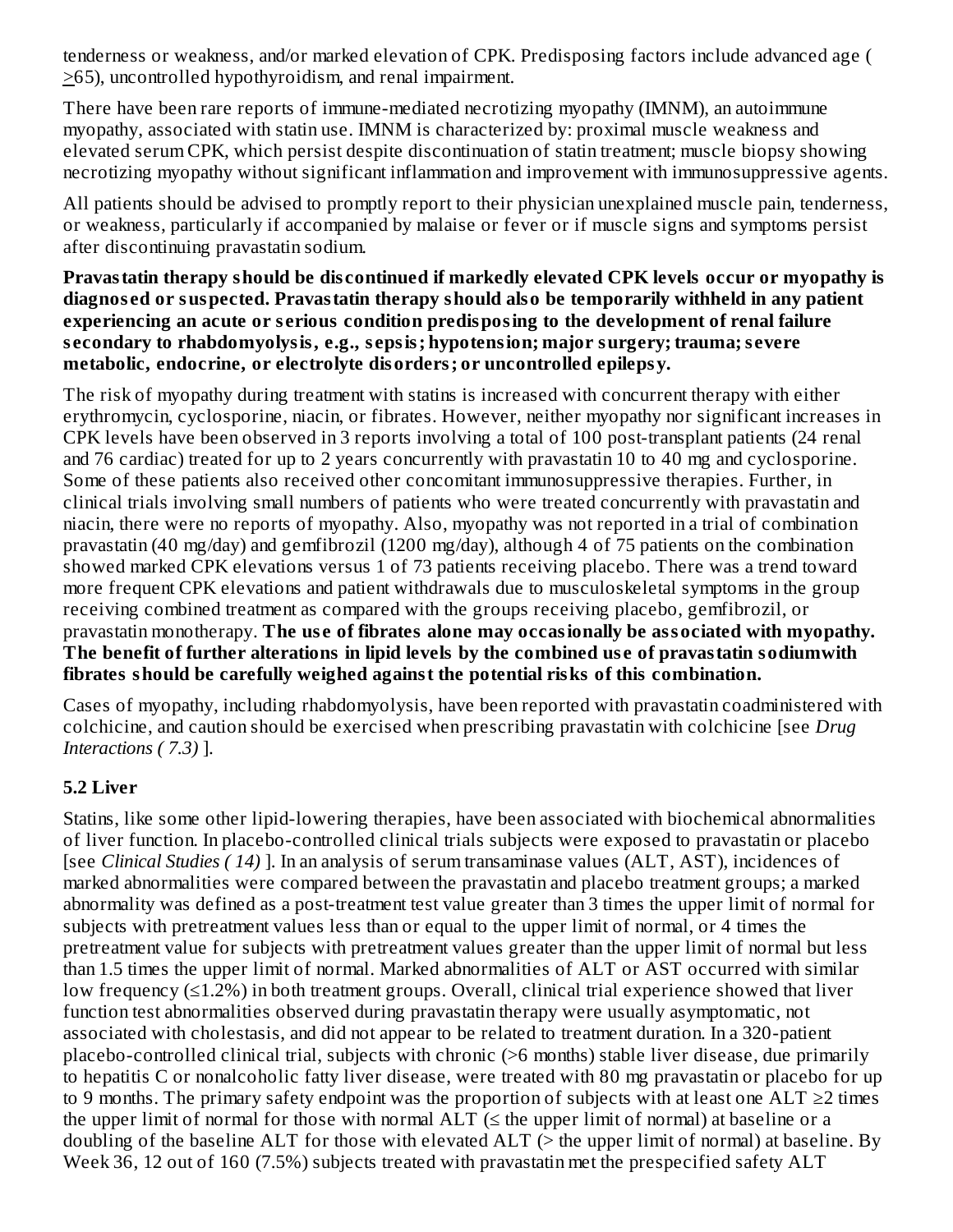endpoint compared to 20 out of 160 (12.5%) subjects receiving placebo. Conclusions regarding liver safety are limited since the study was not large enough to establish similarity between groups (with 95% confidence) in the rates of ALT elevation.

#### **It is recommended that liver function tests be performed prior to the initiation of therapy and when clinically indicated.**

Active liver disease or unexplained persistent transaminase elevations are contraindications to the use of pravastatin [see *Contraindications (4.2)*]. Caution should be exercised when pravastatin is administered to patients who have a recent (<6 months) history of liver disease, have signs that may suggest liver disease (e.g., unexplained aminotransferase elevations, jaundice), or are heavy users of alcohol.

There have been rare postmarketing reports of fatal and non-fatal hepatic failure in patients taking statins, including pravastatin. If serious liver injury with clinical symptoms and/or hyperbilirubinemia or jaundice occurs during treatment with pravastatin sodium, promptly interrupt therapy. If an alternate etiology is not found do not restart pravastatin sodium.

### **5.3 Endocrine Function**

Statins interfere with cholesterol synthesis and lower circulating cholesterol levels and, as such, might theoretically blunt adrenal or gonadal steroid hormone production. Results of clinical trials with pravastatin in males and post-menopausal females were inconsistent with regard to possible effects of the drug on basal steroid hormone levels. In a study of 21 males, the mean testosterone response to human chorionic gonadotropin was significantly reduced (p<0.004) after 16 weeks of treatment with 40 mg of pravastatin. However, the percentage of patients showing a ≥50% rise in plasma testosterone after human chorionic gonadotropin stimulation did not change significantly after therapy in these patients. The effects of statins on spermatogenesis and fertility have not been studied in adequate numbers of patients. The effects, if any, of pravastatin on the pituitary-gonadal axis in pre-menopausal females are unknown. Patients treated with pravastatin who display clinical evidence of endocrine dysfunction should be evaluated appropriately. Caution should also be exercised if a statin or other agent used to lower cholesterol levels is administered to patients also receiving other drugs (e.g., ketoconazole, spironolactone, cimetidine) that may diminish the levels or activity of steroid hormones.

In a placebo-controlled study of 214 pediatric patients with HeFH, of which 106 were treated with pravastatin (20 mg in the children aged 8 to 13 years and 40 mg in the adolescents aged 14 to 18 years) for 2 years, there were no detectable differences seen in any of the endocrine parameters (ACTH, cortisol, DHEAS, FSH, LH, TSH, estradiol [girls] or testosterone [boys]) relative to placebo. There were no detectable differences seen in height and weight changes, testicular volume changes, or Tanner score relative to placebo

### **6 ADVERSE REACTIONS**

Pravastatin is generally well tolerated; adverse reactions have usually been mild and transient. In 4 month-long placebo-controlled trials, 1.7% of pravastatin-treated patients and 1.2% of placebo-treated patients were discontinued from treatment because of adverse experiences attributed to study drug therapy; this difference was not statistically significant.

### **6.1 Advers e Clinical Events**

### **Short-Term Controlled Trials**

In the pravastatin sodium placebo-controlled clinical trials database of 1313 patients (age range 20 to 76 years, 32.4% women, 93.5% Caucasians, 5% Blacks, 0.9% Hispanics, 0.4% Asians, 0.2% Others) with a median treatment duration of 14 weeks, 3.3% of patients on pravastatin sodium and 1.2% patients on placebo discontinued due to adverse events regardless of causality. The most common adverse reactions that led to treatment discontinuation and occurred at an incidence greater than placebo were: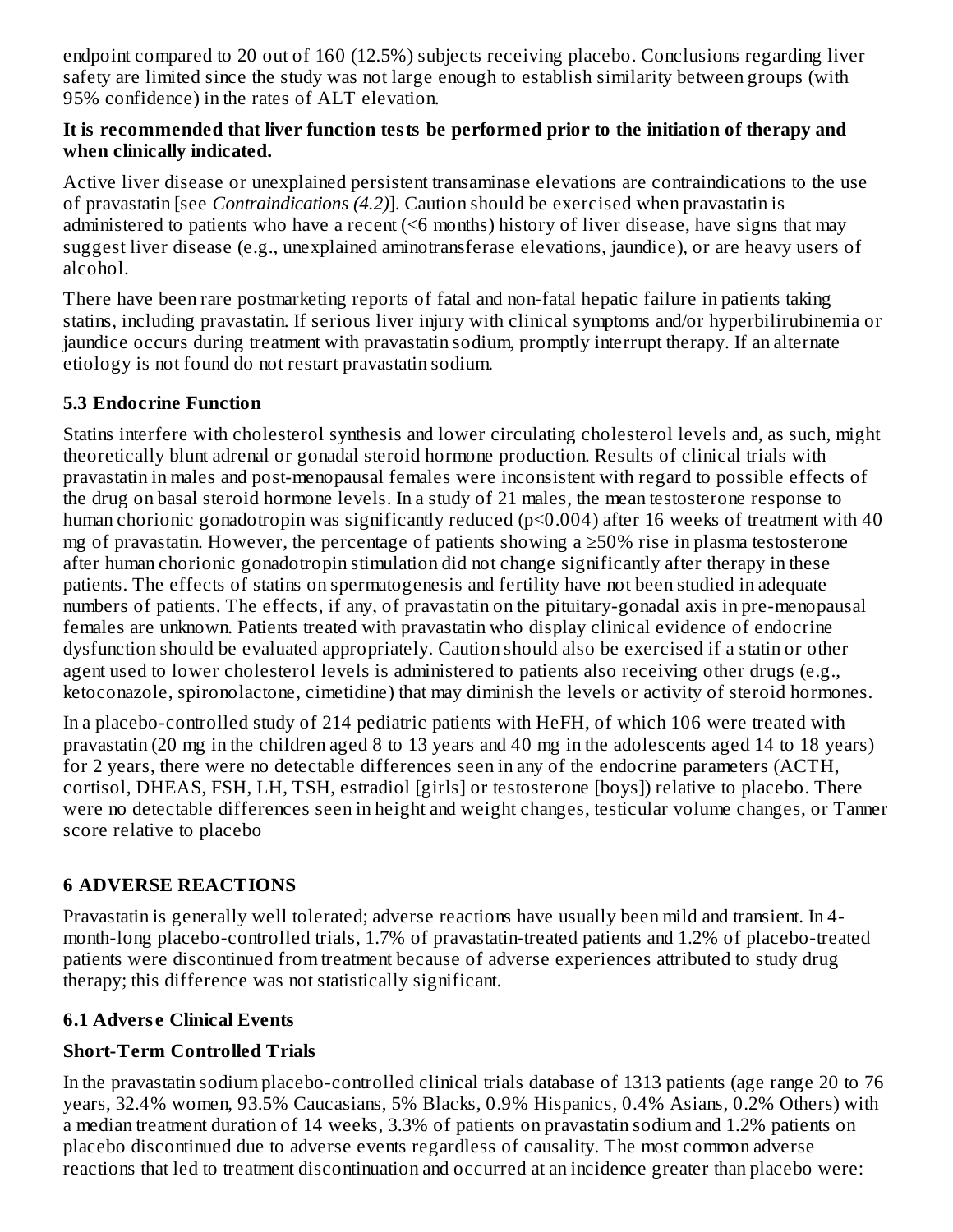liver function test increased, nausea, anxiety/depression, and dizziness.

All adverse clinical events (regardless of causality) reported in ≥2% of pravastatin-treated patients in placebo-controlled trials of up to 8 months duration are identified in Table 1:

#### **Table 1: Advers e Events in ≥2% of Patients Treated with Pravastatin 5 to 40 mg and at an Incidence Greater Than Placebo in Short-Term Placebo-Controlled Trials (% of Patients)**

| <b>Body System/Event</b>              | 5 mg<br>$N=100$ | 10 <sub>mg</sub><br>$N = 153$ | $20$ mg<br>$N = 478$ | 40 mg<br>$N = 171$ | <b>Any Dose</b><br>$N=902$ | <b>Placebo</b><br>$N = 411$ |
|---------------------------------------|-----------------|-------------------------------|----------------------|--------------------|----------------------------|-----------------------------|
| Cardiovascular                        |                 |                               |                      |                    |                            |                             |
| Angina Pectoris                       | 5               | 4.6                           | 4.8                  | 3.5                | 4.5                        | 3.4                         |
| Dermatologic                          |                 |                               |                      |                    |                            |                             |
| Rash                                  | 3               | 2.6                           | 6.7                  | 1.2                | 4.5                        | 1.4                         |
| Gastrointestinal                      |                 |                               |                      |                    |                            |                             |
| Nausea/Vomiting                       | $\overline{4}$  | 5.9                           | 10.5                 | 2.3                | 7.4                        | 7.1                         |
| Diarrhea                              | 8               | 8.5                           | 6.5                  | 4.7                | 6.7                        | 5.6                         |
| Flatulence                            | $\overline{2}$  | 3.3                           | 4.6                  | $\boldsymbol{0}$   | 3.2                        | 4.4                         |
| Dyspepsia/Heartburn                   | $\mathbf{0}$    | 3.3                           | 3.6                  | 0.6                | 2.5                        | 2.7                         |
| <b>Abdominal Distension</b>           | $\overline{2}$  | 3.3                           | 2.1                  | $0.6\,$            | $\overline{2}$             | 2.4                         |
| General                               |                 |                               |                      |                    |                            |                             |
| Fatigue                               | $\overline{4}$  | 1.3                           | 5.2                  | $\overline{0}$     | 3.4                        | 3.9                         |
| <b>Chest Pain</b>                     | $\overline{4}$  | 1.3                           | 3.3                  | 1.2                | 2.7                        | 1.9                         |
| Influenza                             | $\overline{4}$  | 2.6                           | 1.9                  | 0.6                | $\overline{2}$             | 0.7                         |
| Musculoskeletal                       |                 |                               |                      |                    |                            |                             |
| Musculoskeletal Pain                  | 13              | 3.9                           | 13.2                 | 5.3                | 10.1                       | 10.2                        |
| Myalgia                               | $\mathbf{1}$    | 2.6                           | 2.9                  | 1.2                | 2.3                        | 1.2                         |
| Nervous System                        |                 |                               |                      |                    |                            |                             |
| Headache                              | 5               | 6.5                           | 7.5                  | 3.5                | 6.3                        | 4.6                         |
| <b>Dizziness</b>                      | $\overline{4}$  | 1.3                           | 5.2                  | 0.6                | 3.5                        | 3.4                         |
| Respiratory                           |                 |                               |                      |                    |                            |                             |
| Pharyngitis                           | $\overline{2}$  | 4.6                           | 1.5                  | 1.2                | $\overline{2}$             | 2.7                         |
| <b>Upper Respiratory</b><br>Infection | 6               | 9.8                           | 5.2                  | 4.1                | 5.9                        | 5.8                         |
| Rhinitis                              | $\overline{7}$  | 5.2                           | 3.8                  | 1.2                | 3.9                        | 4.9                         |
| Cough                                 | $\overline{4}$  | 1.3                           | 3.1                  | 1.2                | 2.5                        | 1.7                         |
| Investigation                         |                 |                               |                      |                    |                            |                             |
| <b>ALT</b> Increased                  | $\overline{2}$  | $\overline{2}$                | $\overline{4}$       | 1.2                | 2.9                        | 1.2                         |
| g-GT Increased                        | $\overline{3}$  | 2.6                           | 2.1                  | 0.6                | $\overline{2}$             | 1.2                         |
| <b>CPK</b> Increased                  | $\overline{5}$  | 1.3                           | 5.2                  | 2.9                | 4.1                        | 3.6                         |

The safety and tolerability of pravastatin sodium at a dose of 80 mg in 2 controlled trials with a mean exposure of 8.6 months was similar to that of pravastatin sodium at lower doses except that 4 out of 464 patients taking 80 mg of pravastatin had a single elevation of CK >10 times ULN compared to 0 out of 115 patients taking 40 mg of pravastatin.

### **Long-Term Controlled Morbidity and Mortality Trials**

In the pravastatin sodium placebo-controlled clinical trials database of 21,483 patients (age range 24 to 75 years, 10.3% women, 52.3% Caucasians, 0.8% Blacks, 0.5% Hispanics, 0.1% Asians, 0.1% Others, 46.1% Not Recorded) with a median treatment duration of 261 weeks, 8.1% of patients on pravastatin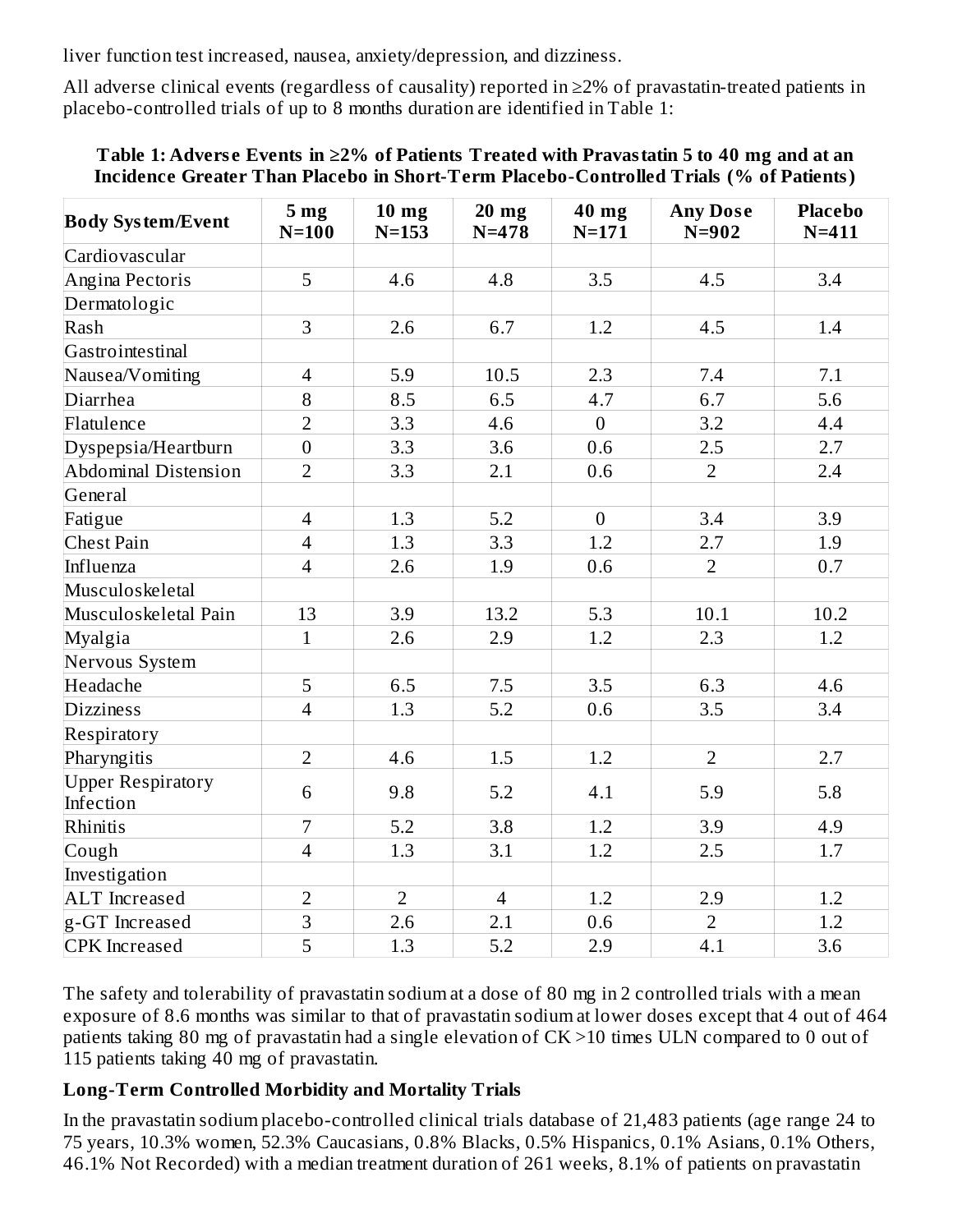sodium and 9.3% patients on placebo discontinued due to adverse events regardless of causality.

Adverse event data were pooled from several double-blind, placebo-controlled trials (e.g., West of Scotland Coronary Prevention Study [WOS]; Pravastatin Limitation of Atherosclerosis in the Coronary Arteries study [PLAC I]; Pravastatin, Lipids and Atherosclerosis in the Carotids study [PLAC II]; Regression Growth Evaluation Statin Study [REGRESS]; and Kuopio Atherosclerosis Prevention Study [KAPS]) involving a total of 10,764 patients treated with pravastatin 40 mg and 10,719 patients treated with placebo. The safety and tolerability profile in the pravastatin group was comparable to that of the placebo group. Patients were exposed to pravastatin for a mean of 4.0 to 5.1 years in, among other trials, WOS, and 1.9 to 2.9 years in PLAC I, PLAC II, KAPS, and REGRESS. In these long-term trials, the most common reasons for discontinuation were mild, non-specific gastrointestinal complaints. Collectively, these trials represent 47,613 patient-years of exposure to pravastatin. All clinical adverse events (regardless of causality) occurring in ≥2% of patients treated with pravastatin in these studies are identified in Table 2.

| <b>Body System/Event</b>                               | Pravastatin (N=10,764) | <b>Placebo</b> (N=10,719) |  |
|--------------------------------------------------------|------------------------|---------------------------|--|
|                                                        | % of patients          | % of patients             |  |
| Dermatologic                                           |                        |                           |  |
| Rash (including dermatitis)                            | 7.2                    | 7.1                       |  |
| General                                                |                        |                           |  |
| Edema                                                  | 3                      | 2.7                       |  |
| Fatigue                                                | 8.4                    | 7.8                       |  |
| Chest Pain                                             | 10                     | 9.8                       |  |
| Fever                                                  | 2.1                    | 1.9                       |  |
| Weight Gain                                            | 3.8                    | 3.3                       |  |
| <b>Weight Loss</b>                                     | 3.3                    | 2.8                       |  |
| Musculoskeletal                                        |                        |                           |  |
| Musculoskeletal Pain                                   | 24.9                   | 24.4                      |  |
| Muscle Cramp                                           | 5.1                    | 4.6                       |  |
| Musculoskeletal Traumatism                             | 10.2                   | 9.6                       |  |
| Nervous System                                         |                        |                           |  |
| <b>Dizziness</b>                                       | 7.3                    | 6.6                       |  |
| Sleep Disturbance                                      | 3                      | 2.4                       |  |
| Anxiety/Nervousness                                    | 4.8                    | 4.7                       |  |
| Paresthesia                                            | 3.2                    | 3                         |  |
| Renal/Genitourinary                                    |                        |                           |  |
| <b>Urinary Tract Infection</b>                         | 2.7                    | 2.6                       |  |
| Respiratory                                            |                        |                           |  |
| <b>Upper Respiratory Tract Infection</b>               | 21.2                   | 20.2                      |  |
| Cough                                                  | 8.2                    | 7.4                       |  |
| Influenza                                              | 9.2                    | 9                         |  |
| Pulmonary Infection                                    | 3.8                    | 3.5                       |  |
| Sinus Abnormality                                      | $\overline{7}$         | 6.7                       |  |
| Tracheobronchitis                                      | 3.4                    | 3.1                       |  |
| <b>Special Senses</b>                                  |                        |                           |  |
| Vision Disturbance (includes blurred vision, diplopia) | 3.4                    | 3.3                       |  |
| Infections                                             |                        |                           |  |

**Table 2: Advers e Events in ≥2% of Patients Treated with Pravastatin 40 mg and at an Incidence Greater Than Placebo in Long-Term Placebo-Controlled Trials**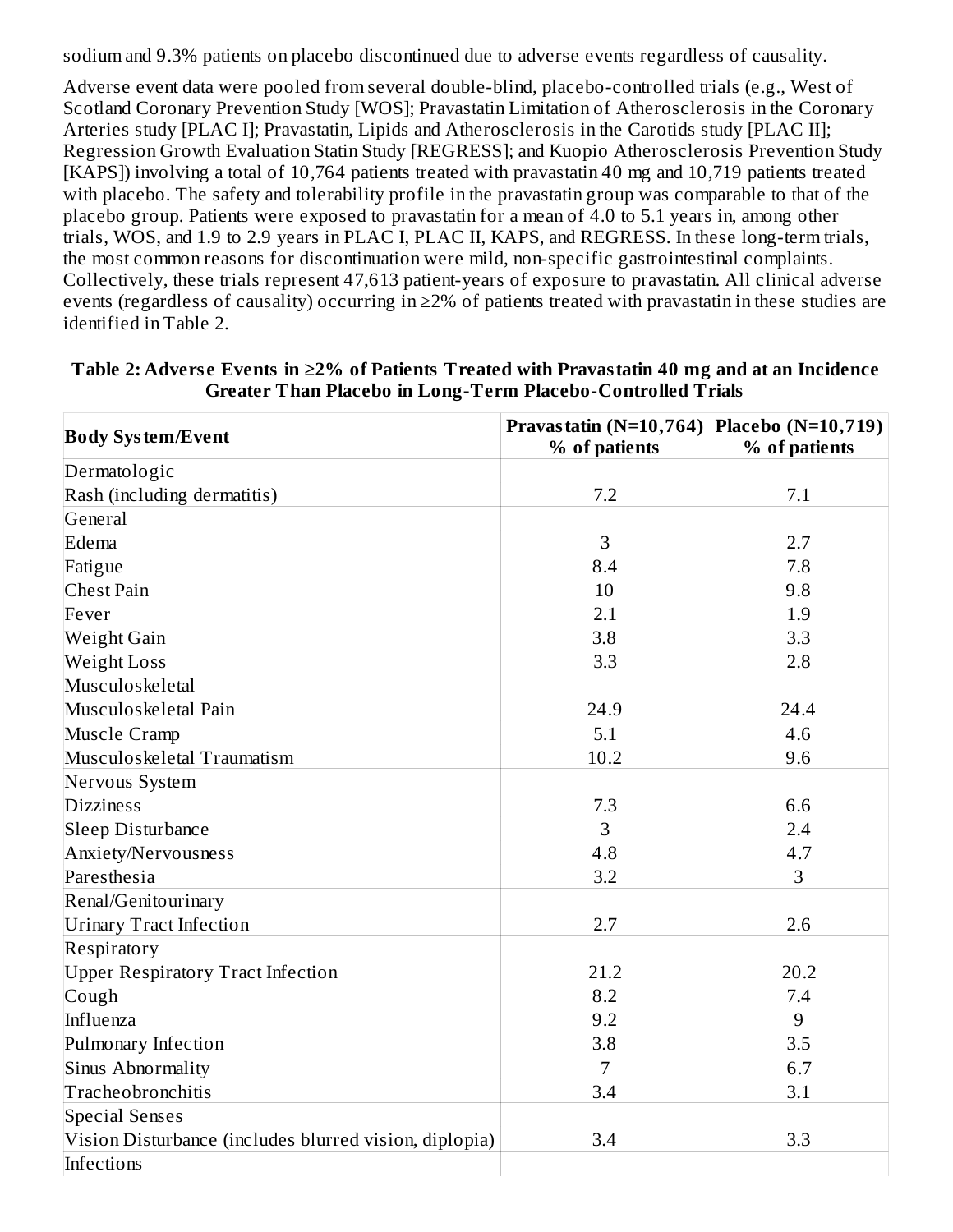| $\mathbf{r}$<br>v<br>- Infer<br>וראו<br>паг<br>nu nuccuon | ◡.← | - - - -<br>$- \cdot -$ |
|-----------------------------------------------------------|-----|------------------------|
|                                                           |     |                        |

In addition to the events listed above in the long-term trials table, events of probable, possible, or uncertain relationship to study drug that occurred in < 2% of pravastatin-treated patients in the long-term trials included the following:

*Dermatologic:* scalp hair abnormality (including alopecia), urticaria.

*Endocrine/Metabolic:* sexual dysfunction, libido change.

*General:* flushing.

*Immunologic:* allergy, edema head/neck.

*Musculoskeletal:* muscle weakness.

*Nervous System:* vertigo, insomnia, memory impairment, neuropathy (including peripheral neuropathy).

*Special Senses:* taste disturbance.

### **6.2 Postmarketing Experience**

In addition to the events reported above, as with other drugs in this class, the following events have been reported rarely during postmarketing experience with pravastatin sodium, regardless of causality assessment:

*Musculoskeletal:* myopathy, rhabdomyolysis.

There have been rare reports of immune-mediated necrotizing myopathy associated with statin use [see *Warnings and Precautions ( 5.1)* ].

*Nervous System:* dysfunction of certain cranial nerves (including alteration of taste, impairment of extraocular movement, facial paresis), peripheral nerve palsy.

There have been rare postmarketing reports of cognitive impairment (e.g., memory loss, forgetfulness, amnesia, memory impairment, confusion) associated with statin use. These cognitive issues have been reported for all statins. The reports are generally nonserious, and reversible upon statin discontinuation, with variable times to symptom onset (1 day to years) and symptom resolution (median of 3 weeks).

*Hypersensitivity:* anaphylaxis, angioedema, lupus erythematosus-like syndrome, polymyalgia rheumatica, dermatomyositis, vasculitis, purpura, hemolytic anemia, positive ANA, ESR increase, arthritis, arthralgia, asthenia, photosensitivity, chills, malaise, toxic epidermal necrolysis, erythema multiforme (including Stevens-Johnson syndrome).

*Gastrointestinal:* abdominal pain, constipation, pancreatitis, hepatitis (including chronic active hepatitis), cholestatic jaundice, fatty change in liver, cirrhosis, fulminant hepatic necrosis, hepatoma, fatal and nonfatal hepatic failure.

*Dermatologic:* a variety of skin changes (e.g., nodules, discoloration, dryness of mucous membranes, changes to hair/nails).

*Renal:* urinary abnormality (including dysuria, frequency, nocturia).

*Respiratory:* dyspnea.

*Reproductive:* gynecomastia.

*Laboratory Abnormalities:* liver function test abnormalities, thyroid function abnormalities.

### **6.3 Laboratory Test Abnormalities**

Increases in ALT, AST values and CPK have been observed [see *Warnings and Precautions ( 5.1, 5.2)* ].

Transient, asymptomatic eosinophilia has been reported. Eosinophil counts usually returned to normal despite continued therapy. Anemia, thrombocytopenia, and leukopenia have been reported with statins.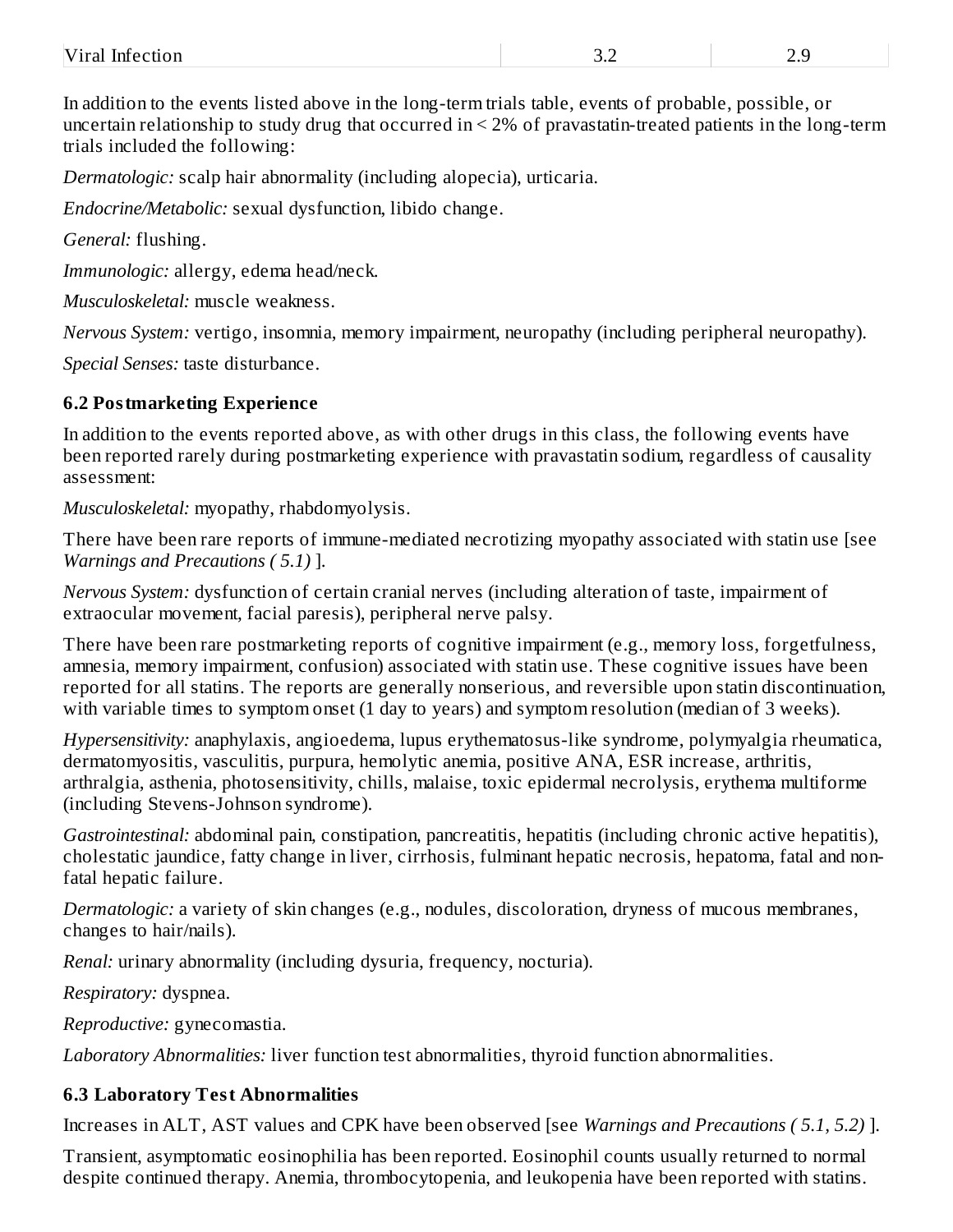### **6.4 Pediatric Patients**

In a 2-year, double-blind, placebo-controlled study involving 100 boys and 114 girls with HeFH (n=214; age range 8 to 18.5 years, 53% female, 95% Caucasians, <1% Blacks, 3% Asians, 1% Other), the safety and tolerability profile of pravastatin was generally similar to that of placebo. [See *Warnings and Precautions ( 5.3)* , *Use in Specific Populations ( 8.4)* , and *Clinical Pharmacology ( 12.3)* .]

### **7 DRUG INTERACTIONS**

**For the concurrent therapy of either cyclosporine, fibrates, niacin (nicotinic acid), or erythromycin, the risk of myopathy increas es [s ee** *Warnings and Precautions ( 5.1)* **and** *Clinical Pharmacology ( 12.3)* **].**

### **7.1 Cyclosporine**

The risk of myopathy/rhabdomyolysis is increased with concomitant administration of cyclosporine. Limit pravastatin to 20 mg once daily for concomitant use with cyclosporine [see *Dosage and Administration ( 2.5)* , *Warnings and Precautions ( 5.1)* , and *Clinical Pharmacology ( 12.3)* ].

### **7.2 Clarithromycin**

The risk of myopathy/rhabdomyolysis is increased with concomitant administration of clarithromycin. Limit pravastatin to 40 mg once daily for concomitant use with clarithromycin [see *Dosage and Administration ( 2.6)* , *Warnings and Precautions ( 5.1)* , and *Clinical Pharmacology ( 12.3)* ].

### **7.3 Colchicine**

The risk of myopathy/rhabdomyolysis is increased with concomitant administration of colchicine [see *Warnings and Precautions ( 5.1)* ].

## **7.4 Gemfibrozil**

Due to an increased risk of myopathy/rhabdomyolysis when HMG-CoA reductase inhibitors are coadministered with gemfibrozil, concomitant administration of pravastatin sodium with gemfibrozil should be avoided [see *Warnings and Precautions ( 5.1)* ].

### **7.5 Other Fibrates**

Because it is known that the risk of myopathy during treatment with HMG-CoA reductase inhibitors is increased with concurrent administration of other fibrates, pravastatin sodium should be administered with caution when used concomitantly with other fibrates [see *Warnings and Precautions ( 5.1)* ].

### **7.6 Niacin**

The risk of skeletal muscle effects may be enhanced when pravastatin is used in combination with niacin; a reduction in pravastatin sodium dosage should be considered in this setting [see *Warnings and Precautions ( 5.1)* ].

## **8 USE IN SPECIFIC POPULATIONS**

### **8.1 Pregnancy**

Pregnancy Category X

[See *Contraindications ( 4.3)* .]

Safety in pregnant women has not been established. Available data in women inadvertently taking pravastatin while pregnant do not suggest any adverse clinical events. However, there are no adequate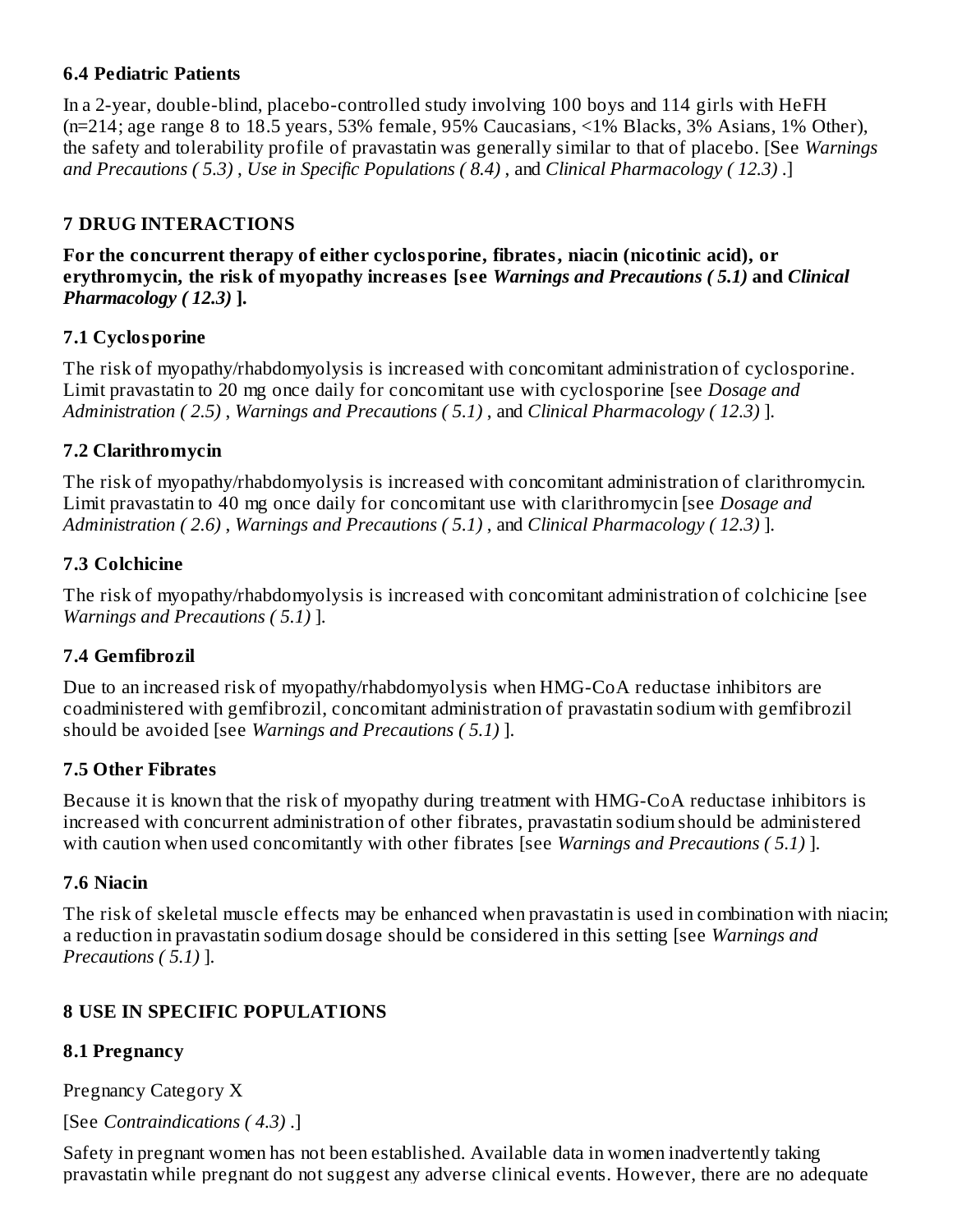and well-controlled studies in pregnant women. Therefore, it is not known whether pravastatin can cause fetal harm when administered to a pregnant woman or can affect reproductive capacity. Pravastatin should be used during pregnancy only if the potential benefit outweighs the potential risk to the fetus and patients have been informed of the potential hazards.

Rare reports of congenital anomalies have been received following intrauterine exposure to other statins. In a review  $2$  of approximately 100 prospectively followed pregnancies in women exposed to simvastatin or lovastatin, the incidences of congenital anomalies, spontaneous abortions, and fetal deaths/stillbirths did not exceed what would be expected in the general population. The number of cases is adequate to exclude a ≥3- to 4-fold increase in congenital anomalies over the background incidence. In 89% of the prospectively followed pregnancies, drug treatment was initiated prior to pregnancy and was discontinued at some point in the first trimester when pregnancy was identified. As safety in pregnant women has not been established and there is no apparent benefit to therapy with pravastatin sodium during pregnancy [see *Contraindications (4.3)*], treatment should be immediately discontinued as soon as pregnancy is recognized. Pravastatin sodium should be administered to women of childbearing potential only when such patients are highly unlikely to conceive and have been informed of the potential hazards.

Pravastatin was neither embryolethal nor teratogenic in rats at doses up to 1000 mg/kg daily or in rabbits at doses of up to 50 mg/kg daily. These doses resulted in 10 times (rabbit) or 120 times (rat) the human exposure at 80 mg/day maximum recommended human dose (MRHD) based on surface area (mg/m  $^2$ ).

In pregnant rats given oral gavage doses of 4, 20, 100, 500, and 1000 mg/kg/day from gestation days 7 through 17 (organogenesis) increased mortality of offspring and skeletal anomalies were observed at 100 mg/kg/day systemic exposure, 10 times the human exposure at 80 mg/day MRHD based on body surface area  $\left(\frac{mg}{m^2}\right)$ .

In pregnant rats given oral gavage doses of 10, 100, and 1000 mg/kg/day from gestation day 17 through lactation day 21 (weaning) increased mortality of offspring and developmental delays were observed at 100 mg/kg/day systemic exposure, 12 times the human exposure at 80 mg/day MRHD based on body surface area  $\left(\frac{mg}{m^2}\right)$ .

### **8.3 Nursing Mothers**

A small amount of pravastatin is excreted in human breast milk. Because of the potential for serious adverse reactions in nursing infants, women taking pravastatin sodium should not nurse [see *Contraindications ( 4.4)* ].

Pravastatin crosses the placenta and is found in fetal tissue at 30% maternal plasma levels following a single 20 mg/kg dose given to pregnant rats on gestation day 18. Similar studies in lactating rats indicate secretion of pravastatin into breast milk at 0.2 to 6.5 times higher levels than maternal plasma at exposures equivalent to 2 times human exposure at the MRHD.

## **8.4 Pediatric Us e**

The safety and effectiveness of pravastatin sodium in children and adolescents from 8 to 18 years of age have been evaluated in a placebo-controlled study of 2 years duration. Patients treated with pravastatin had an adverse experience profile generally similar to that of patients treated with placebo with influenza and headache commonly reported in both treatment groups. [See *Adverse Reactions ( 6.4)* .] **Dos es greater than 40 mg have not been studied in this population.** Children and adolescent

females of childbearing potential should be counseled on appropriate contraceptive methods while on pravastatin therapy [see *Contraindications ( 4.3)* and *Use in Specific Populations ( 8.1)* ]. For dosing information [see *Dosage and Administration ( 2.3)* .]

Double-blind, placebo-controlled pravastatin studies in children less than 8 years of age have not been conducted.

### **8.5 Geriatric Us e**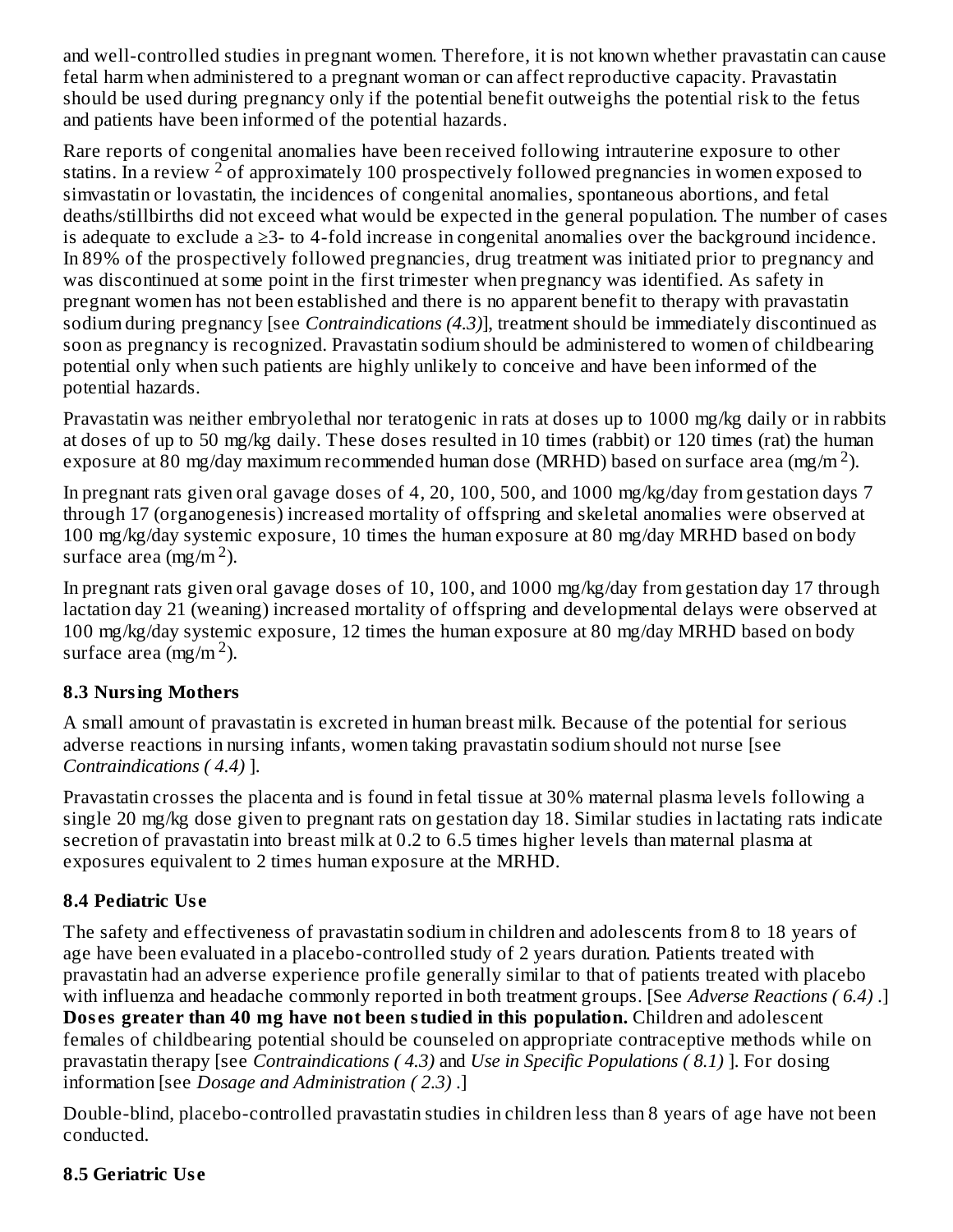The beneficial effect of pravastatin in elderly subjects in reducing cardiovascular events and in modifying lipid profiles was similar to that seen in younger subjects. The adverse event profile in the elderly was similar to that in the overall population. Other reported clinical experience has not identified differences in responses to pravastatin between elderly and younger patients.

Mean pravastatin AUCs are slightly (25% to 50%) higher in elderly subjects than in healthy young subjects, but mean maximum plasma concentration (C  $_{\rm max}$ ), time to maximum plasma concentration (T  $_{\rm max}$ ), and half-life (t  $_{\rm 1/_{\rm 2}}$ ) values are similar in both age groups and substantial accumulation of pravastatin would not be expected in the elderly [see *Clinical Pharmacology ( 12.3)* ].

Since advanced age (≥65 years) is a predisposing factor for myopathy, pravastatin sodium should be prescribed with caution in the elderly [see *Warnings and Precautions ( 5.1)* and *Clinical Pharmacology ( 12.3)* ].

### **8.6 Homozygous Familial Hypercholesterolemia**

Pravastatin has not been evaluated in patients with rare homozygous familial hypercholesterolemia. In this group of patients, it has been reported that statins are less effective because the patients lack functional LDL receptors.

### **10 OVERDOSAGE**

To date, there has been limited experience with overdosage of pravastatin. If an overdose occurs, it should be treated symptomatically with laboratory monitoring and supportive measures should be instituted as required.

## **12 CLINICAL PHARMACOLOGY**

### **12.1 Mechanism of Action**

Pravastatin is a reversible inhibitor of 3-hydroxy-3-methylglutaryl-coenzyme A (HMG-CoA) reductase, the enzyme that catalyzes the conversion of HMG-CoA to mevalonate, an early and rate limiting step in the biosynthetic pathway for cholesterol. In addition, pravastatin reduces VLDL and TG and increases HDL-C.

### **12.3 Pharmacokinetics**

## **General**

**Absorption:** Pravastatin sodium is administered orally in the active form. In studies in man, peak plasma pravastatin concentrations occurred 1 to 1.5 hours upon oral administration. Based on urinary recovery of total radiolabeled drug, the average oral absorption of pravastatin is 34% and absolute bioavailability is 17%. While the presence of food in the gastrointestinal tract reduces systemic bioavailability, the lipid-lowering effects of the drug are similar whether taken with or 1 hour prior to meals.

Pravastatin plasma concentrations, including area under the concentration-time curve (AUC), C  $_{\rm max}$ , and steady-state minimum (C  $_{\rm min}$ ), are directly proportional to administered dose. Systemic bioavailability of pravastatin administered following a bedtime dose was decreased 60% compared to that following an AM dose. Despite this decrease in systemic bioavailability, the efficacy of pravastatin administered once daily in the evening, although not statistically significant, was marginally more effective than that after a morning dose.

The coefficient of variation (CV), based on between-subject variability, was 50% to 60% for AUC. The geometric means of pravastatin C  $_{\rm max}$  and AUC following a 20 mg dose in the fasted state were 26.5 ng/mL and 59.8 ng\*hr/mL, respectively.

Steady-state AUCs, C  $_{\rm max}$ , and C  $_{\rm min}$  plasma concentrations showed no evidence of pravastatin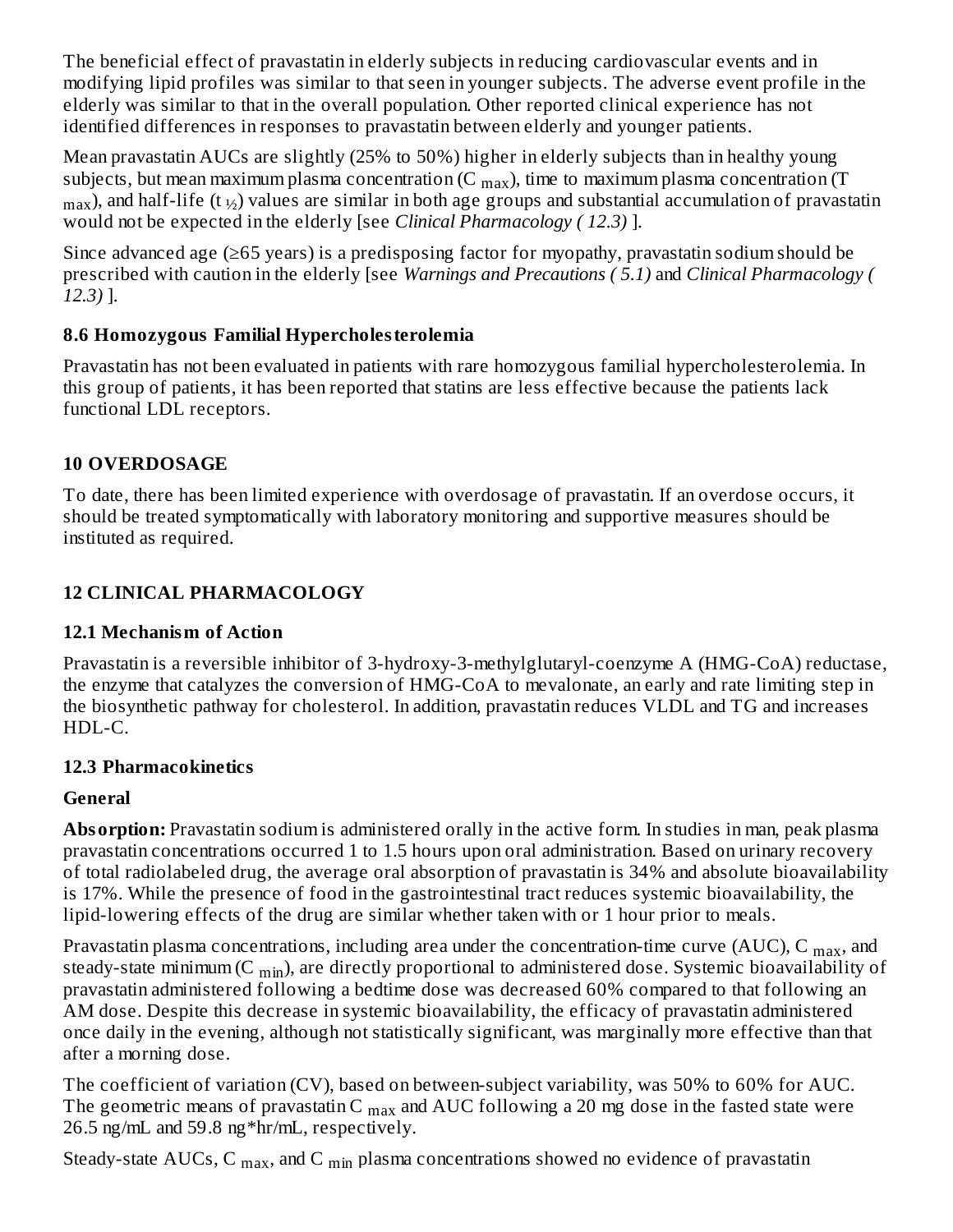accumulation following once or twice daily administration of pravastatin sodium tablets. max ministers and

**Distribution:** Approximately 50% of the circulating drug is bound to plasma proteins.

**Metabolism:** The major biotransformation pathways for pravastatin are: (a) isomerization to 6-epi pravastatin and the 3α-hydroxyisomer of pravastatin (SQ 31,906) and (b) enzymatic ring hydroxylation to SQ 31,945. The 3α-hydroxyisomeric metabolite (SQ 31,906) has 1/10 to 1/40 the HMG-CoA reductase inhibitory activity of the parent compound. Pravastatin undergoes extensive first-pass extraction in the liver (extraction ratio 0.66).

**Excretion:** Approximately 20% of a radiolabeled oral dose is excreted in urine and 70% in the feces. After intravenous administration of radiolabeled pravastatin to normal volunteers, approximately 47% of total body clearance was via renal excretion and 53% by non-renal routes (i.e., biliary excretion and biotransformation).

Following single dose oral administration of  $\rm ^{14}C$ -pravastatin, the radioactive elimination t  $_{\nu_2}$  for pravastatin is 1.8 hours in humans.

### **Specific Populations**

**Renal Impairment:** A single 20 mg oral dose of pravastatin was administered to 24 patients with varying degrees of renal impairment (as determined by creatinine clearance). No effect was observed on the pharmacokinetics of pravastatin or its 3α-hydroxy isomeric metabolite (SQ 31,906). Compared to healthy subjects with normal renal function, patients with severe renal impairment had 69% and 37% higher mean AUC and C  $_{\rm max}$  values, respectively, and a 0.61 hour shorter t  $_{\rm 1\%}$  for the inactive enzymatic ring hydroxylation metabolite (SQ 31,945).

**Hepatic Impairment:** In a study comparing the kinetics of pravastatin in patients with biopsy confirmed cirrhosis ( $N=7$ ) and normal subjects ( $N=7$ ), the mean AUC varied 18-fold in cirrhotic patients and 5-fold in healthy subjects. Similarly, the peak pravastatin values varied 47-fold for cirrhotic patients compared to 6-fold for healthy subjects. [See *Warnings and Precautions ( 5.2)* .]

**Geriatric:** In a single oral dose study using pravastatin 20 mg, the mean AUC for pravastatin was approximately 27% greater and the mean cumulative urinary excretion (CUE) approximately 19% lower in elderly men (65 to 75 years old) compared with younger men (19 to 31 years old). In a similar study conducted in women, the mean AUC for pravastatin was approximately 46% higher and the mean CUE approximately 18% lower in elderly women (65 to 78 years old) compared with younger women (18 to 38 years old). In both studies, C  $_{\rm max}$ , T  $_{\rm max}$ , and t  $_{\rm ½}$  values were similar in older and younger subjects. [See *Use in Specific Populations ( 8.5)* .]

**Pediatric:** After 2 weeks of once-daily 20 mg oral pravastatin administration, the geometric means of AUC were 80.7 (CV 44%) and 44.8 (CV 89%) ng\*hr/mL for children (8 to 11 years, N=14) and adolescents (12 to 16 years, N=10), respectively. The corresponding values for C  $_{\rm max}$  were 42.4 (CV 54%) and 18.6 ng/mL (CV 100%) for children and adolescents, respectively. No conclusion can be made based on these findings due to the small number of samples and large variability. [See *Use in Specific Populations ( 8.4)* .]

### **Drug-Drug Interactions**

| <b>Coadministered Drug and Dosing</b> | Pravas tatin              |                      |                             |  |
|---------------------------------------|---------------------------|----------------------|-----------------------------|--|
| Regimen                               | Dose (mg)                 | <b>Change in AUC</b> | Change in C $_{\text{max}}$ |  |
| Cyclosporine 5 mg/kg single dose      | 40 mg single<br>dose      | 1282%                | 1327%                       |  |
| Clarithromycin 500 mg BID for 9 days  | 40 mg OD for $81$<br>days | 110\%                | 128%                        |  |
| Darunavir 600 mg BID/Ritonavir 100 mg | 40 mg single              | $*010/$              | $\triangle C$ 20/           |  |

### **Table 3: Effect of Coadministered Drugs on the Pharmacokinetics of Pravastatin**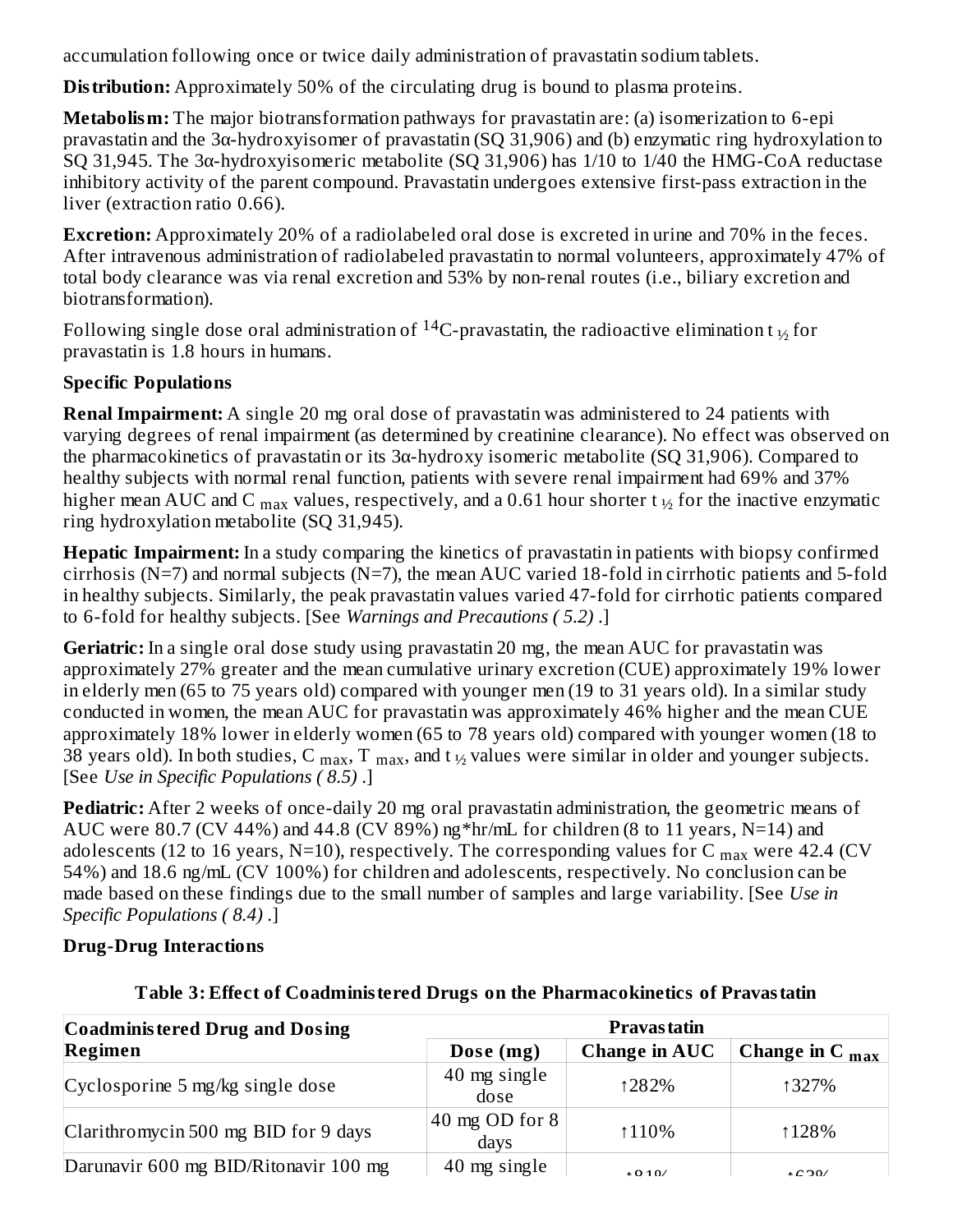| <b>BID</b> for 7 days                                                                                                                                     | dose                             | $ 01\%$                                          | 103%                  |
|-----------------------------------------------------------------------------------------------------------------------------------------------------------|----------------------------------|--------------------------------------------------|-----------------------|
| Colestipol 10 g single dose                                                                                                                               | 20 mg single<br>dose             | ↓47%                                             | ↓53%                  |
| Cholestyramine 4 g single dose<br>Administered simultaneously<br>Administered 1 hour prior to cholestyramine<br>Administered 4 hours after cholestyramine | 20 mg single<br>dose             | ↓40%<br><b>12%</b><br>$12\%$                     | ↓39%<br>130%<br>↓6.8% |
|                                                                                                                                                           | 20 mg BID for 8                  | ↓51%                                             | 14.9%                 |
| Cholestyramine 24 g OD for 4 weeks                                                                                                                        | weeks<br>5 mg BID for 8<br>weeks | ↓38%                                             | 123%                  |
|                                                                                                                                                           | 10 mg BID for 8<br>weeks         | ↓18%                                             | ↓33%                  |
| Fluconazole                                                                                                                                               |                                  |                                                  |                       |
| 200 mg IV for 6 days                                                                                                                                      | 20 mg $PO+10$<br>mg IV           | ↓34%                                             | ↓33%                  |
| 200 mg PO for 6 days                                                                                                                                      | 20 mg $PO+10$<br>$mg$ IV         | ↓16%                                             | 116%                  |
| Kaletra 400 mg/100 mg BID for 14 days                                                                                                                     | 20 mg OD for 4<br>days           | 133%                                             | 126%                  |
| Verapamil IR 120 mg for 1 day and<br>Verapamil ER 480 mg for 3 days                                                                                       | 40 mg single<br>dose             | 131%                                             | 142%                  |
| Cimetidine 300 mg QID for 3 days                                                                                                                          | 20 mg single<br>dose             | 130%                                             | 19.8%                 |
| Antacids 15 mL QID for 3 days                                                                                                                             | 20 mg single<br>dose             | ↓28%                                             | 124%                  |
| Digoxin $0.2$ mg OD for 9 days                                                                                                                            | 20 mg OD for 9<br>days           | 123%                                             | 126%                  |
| Probucol 500 mg single dose                                                                                                                               | 20 mg single<br>dose             | <b>14%</b>                                       | 124%                  |
| Warfarin 5 mg OD for 6 days                                                                                                                               | 20 mg BID for 6<br>days          | ↓13%                                             | 16.7%                 |
| Itraconazole 200 mg OD for 30 days                                                                                                                        | 40 mg OD for<br>30 days          | ↑11% (compared to  ↑17% (compared to<br>Day $1)$ | Day $1)$              |
| Gemfibrozil 600 mg single dose                                                                                                                            | 20 mg single<br>dose             | ↓7.0%                                            | ↓20%                  |
| Aspirin 324 mg single dose                                                                                                                                | 20 mg single<br>dose             | 14.7%                                            | 18.9%                 |
| Niacin 1 g single dose                                                                                                                                    | 20 mg single<br>dose             | $13.6\%$                                         | $18.2\%$              |
| Diltiazem                                                                                                                                                 | 20 mg single<br>dose             | 12.7%                                            | 130%                  |
| Grapefruit juice                                                                                                                                          | 40 mg single<br>dose             | $11.8\%$                                         | $13.7\%$              |

BID = twice daily; OD = once daily; QID = four times daily

## **Table 4: Effect of Pravastatin on the Pharmacokinetics of Coadministered Drugs**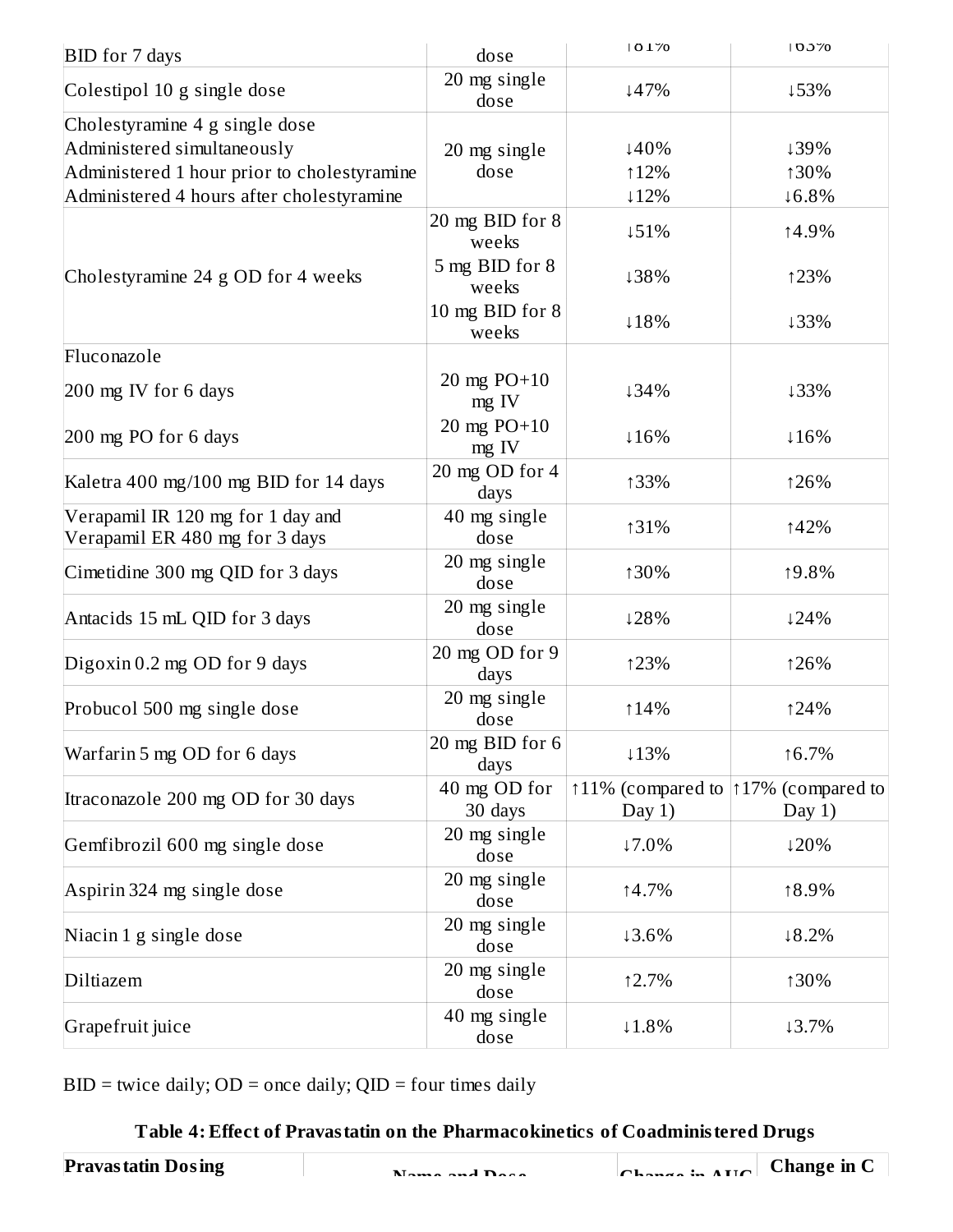| ivanie and <i>D</i> ose<br>Regimen |                                          | UNANGE IN AUU      | max          |
|------------------------------------|------------------------------------------|--------------------|--------------|
|                                    | Warfarin 5 mg OD for 6 days              | ↑17%               |              |
| 20 mg BID for 6 days               | Change in mean prothrombin time          | $\uparrow$ 0.4 sec | ↑15%         |
| $\sqrt{20}$ mg OD for 9 days       | Digoxin $0.2$ mg OD for 9 days           | 14.6%              | 15.3%        |
| 20 mg BID for 4 weeks              |                                          | 13.0%              |              |
| 10 mg BID for 4 weeks              | Antipyrine 1.2 g single dose             | $1.6\%$            | Not Reported |
| 5 mg BID for 4 weeks               |                                          | ↑ Less than 1%     |              |
| $\sqrt{20}$ mg OD for 4 days       | Kaletra 400 mg/100 mg BID for 14<br>days | No change          | No change    |

 $BID =$  twice daily;  $OD =$  once daily

### **13 NONCLINICAL TOXICOLOGY**

### **13.1 Carcinogenesis, Mutagenesis, Impairment of Fertility**

In a 2-year study in rats fed pravastatin at doses of 10, 30, or 100 mg/kg body weight, there was an increased incidence of hepatocellular carcinomas in males at the highest dose (p<0.01). These effects in rats were observed at approximately 12 times the human dose (HD) of 80 mg based on body surface area (mg/m<sup>2</sup>) and at approximately 4 times the HD, based on AUC.

In a 2-year study in mice fed pravastatin at doses of 250 and 500 mg/kg/day, there was an increased incidence of hepatocellular carcinomas in males and females at both 250 and 500 mg/kg/day (p<0.0001). At these doses, lung adenomas in females were increased (p=0.013). These effects in mice were observed at approximately 15 times (250 mg/kg/day) and 23 times (500 mg/kg/day) the HD of 80 mg, based on AUC. In another 2-year study in mice with doses up to 100 mg/kg/day (producing drug exposures approximately 2 times the HD of 80 mg, based on AUC), there were no drug-induced tumors.

No evidence of mutagenicity was observed *in vitro*, with or without rat-liver metabolic activation, in the following studies: microbial mutagen tests, using mutant strains of *Salmonella typhimurium* or *Escherichia coli*; a forward mutation assay in L5178Y TK +/− mouse lymphoma cells; a chromosomal aberration test in hamster cells; and a gene conversion assay using *Saccharomyces cerevisiae*. In addition, there was no evidence of mutagenicity in either a dominant lethal test in mice or a micronucleus test in mice.

In a fertility study in adult rats with daily doses up to 500 mg/kg, pravastatin did not produce any adverse effects on fertility or general reproductive performance.

### **13.2 Animal Toxicology and/or Pharmacology**

### **CNS Toxicity**

CNS vascular lesions, characterized by perivascular hemorrhage and edema and mononuclear cell infiltration of perivascular spaces, were seen in dogs treated with pravastatin at a dose of 25 mg/kg/day. These effects in dogs were observed at approximately 59 times the HD of 80 mg/day, based on AUC. Similar CNS vascular lesions have been observed with several other drugs in this class.

A chemically similar drug in this class produced optic nerve degeneration (Wallerian degeneration of retinogeniculate fibers) in clinically normal dogs in a dose-dependent fashion starting at 60 mg/kg/day, a dose that produced mean plasma drug levels about 30 times higher than the mean drug level in humans taking the highest recommended dose (as measured by total enzyme inhibitory activity). This same drug also produced vestibulocochlear Wallerian-like degeneration and retinal ganglion cell chromatolysis in dogs treated for 14 weeks at 180 mg/kg/day, a dose which resulted in a mean plasma drug level similar to that seen with the 60 mg/kg/day dose.

When administered to juvenile rats (postnatal days [PND] 4 through 80 at 5 to 45 mg/kg/day), no drug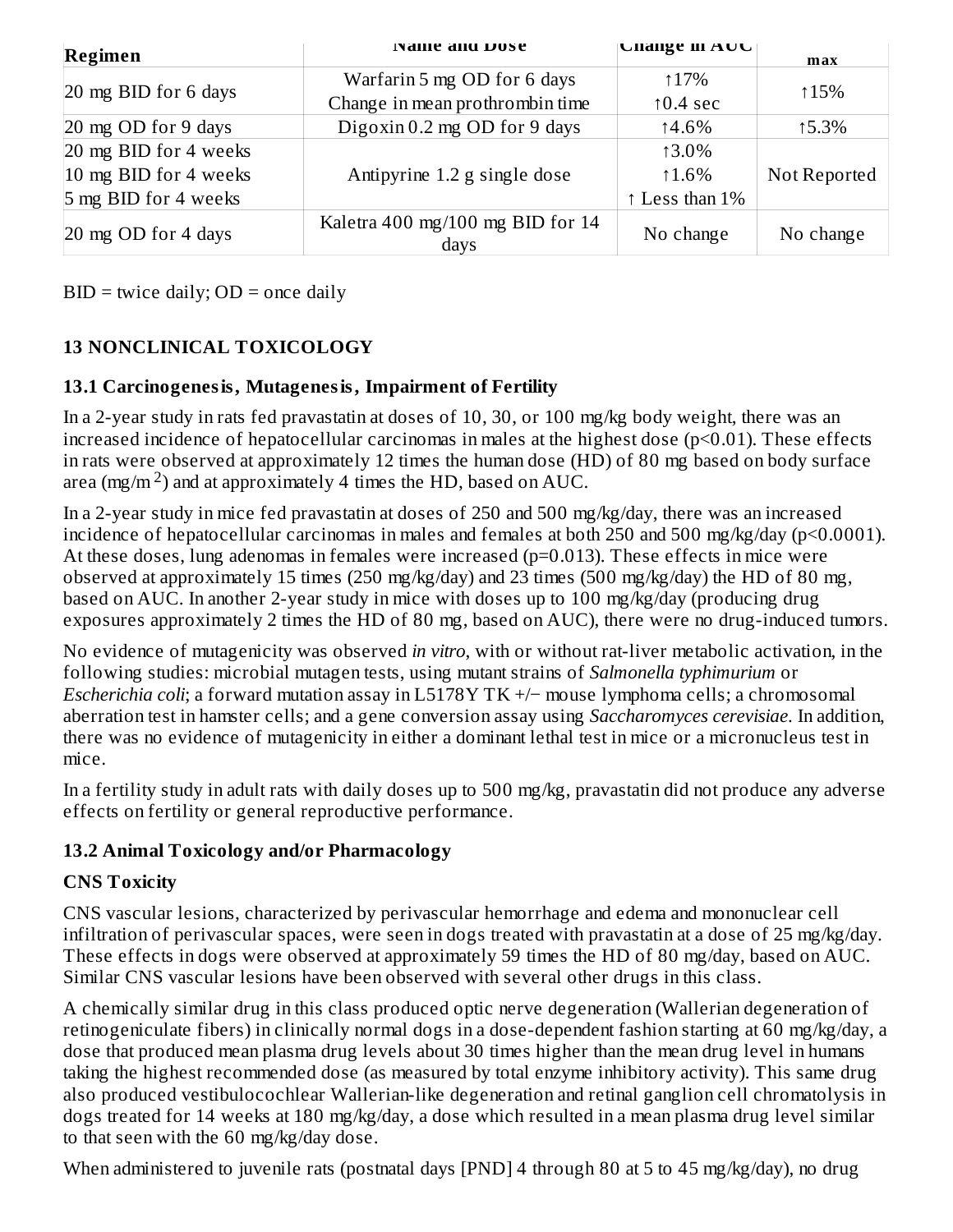related changes were observed at 5 mg/kg/day. At 15 and 45 mg/kg/day, altered body-weight gain was observed during the dosing and 52-day recovery periods as well as slight thinning of the corpus callosum at the end of the recovery period. This finding was not evident in rats examined at the completion of the dosing period and was not associated with any inflammatory or degenerative changes in the brain. The biological relevance of the corpus callosum finding is uncertain due to the absence of any other microscopic changes in the brain or peripheral nervous tissue and because it occurred at the end of the recovery period. Neurobehavioral changes (enhanced acoustic startle responses and increased errors in water-maze learning) combined with evidence of generalized toxicity were noted at 45 mg/kg/day during the later part of the recovery period. Serum pravastatin levels at 15 mg/kg/day are approximately  $\geq 1$  times (AUC) the maximum pediatric dose of 40 mg. No thinning of the corpus callosum was observed in rats dosed with pravastatin ( $\geq$ 250 mg/kg/day) beginning PND 35 for 3 months suggesting increased sensitivity in younger rats. PND 35 in a rat is approximately equivalent to an 8- to 12-year-old human child. Juvenile male rats given 90 times (AUC) the 40 mg dose had decreased fertility (20%) with sperm abnormalities compared to controls.

#### **14 CLINICAL STUDIES**



#### **14.1 Prevention of Coronary Heart Dis eas e**

# **Years Since Randomization**

In the Pravastatin Primary Prevention Study (WOS),  $^3$  the effect of pravastatin sodium on fatal and nonfatal CHD was assessed in 6595 men 45 to 64 years of age, without a previous MI, and with LDL-C levels between 156 to 254 mg/dL (4 to 6.7 mmol/L). In this randomized, double-blind, placebocontrolled study, patients were treated with standard care, including dietary advice, and either pravastatin sodium 40 mg daily (N=3302) or placebo (N=3293) and followed for a median duration of 4.8 years. Median (25 <sup>th</sup>, 75 <sup>th</sup> percentile) percent changes from baseline after 6 months of pravastatin treatment in Total-C, LDL-C, TG, and HDL-C were −20.3 (−26.9, −11.7), −27.7 (−36, −16.9), −9.1 (−27.6, 12.5), and 6.7 (−2.1, 15.6), respectively.

Pravastatin sodium significantly reduced the rate of first coronary events (either CHD death or nonfatal MI) by 31% (248 events in the placebo group [CHD death=44, nonfatal MI=204] versus 174 events in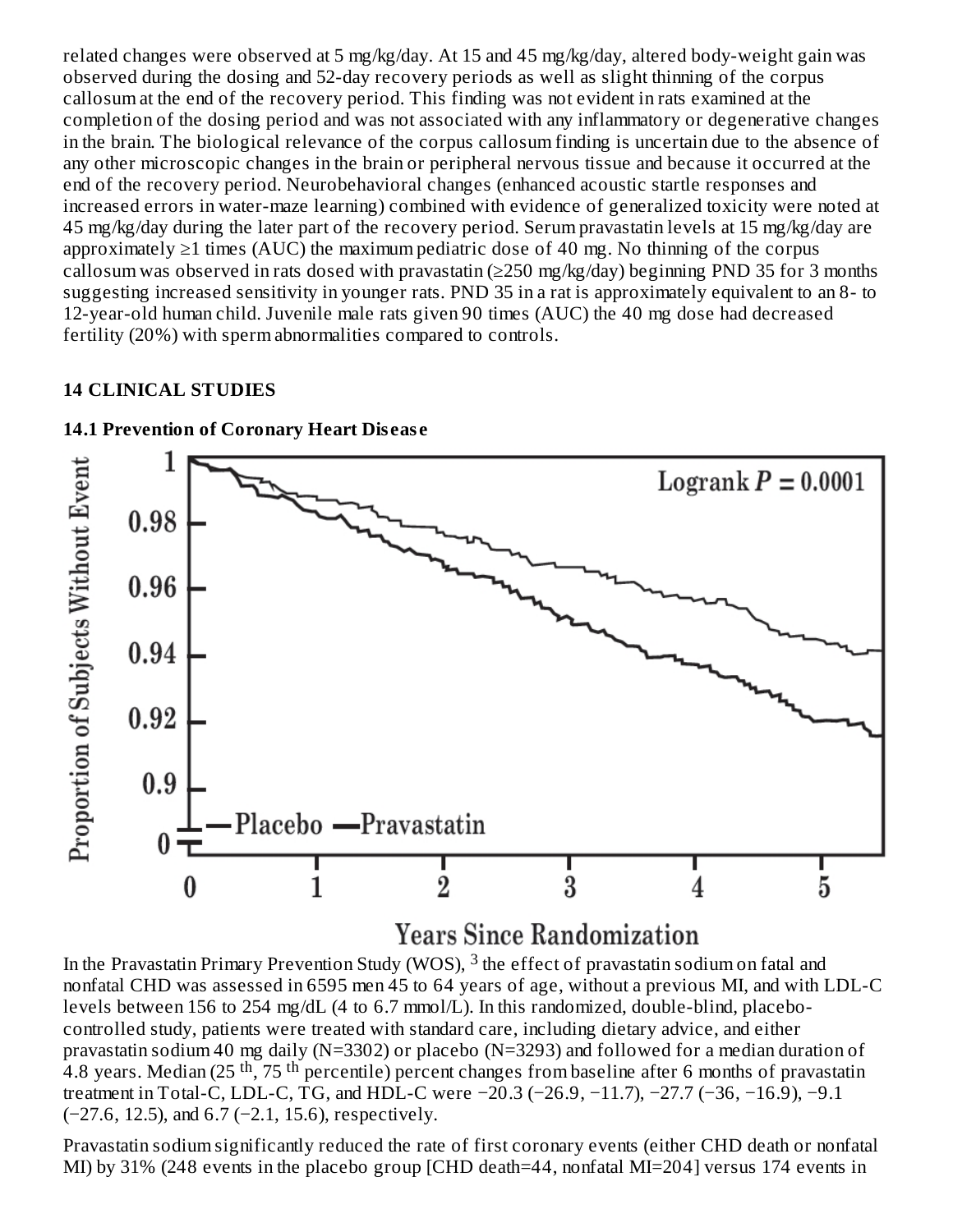the pravastatin sodium group [CHD death=31, nonfatal MI=143], p=0.0001 [see figure below]). The risk reduction with pravastatin sodium was similar and significant throughout the entire range of baseline LDL cholesterol levels. This reduction was also similar and significant across the age range studied with a 40% risk reduction for patients younger than 55 years and a 27% risk reduction for patients 55 years and older. The Pravastatin Primary Prevention Study included only men, and therefore it is not clear to what extent these data can be extrapolated to a similar population of female patients.

Pravastatin sodium also significantly decreased the risk for undergoing myocardial revascularization procedures (coronary artery bypass graft [CABG] surgery or percutaneous transluminal coronary angioplasty  $[PTCA]$ ) by 37% (80 vs 51 patients,  $p=0.009$ ) and coronary angiography by 31% (128 vs 90, p=0.007). Cardiovascular deaths were decreased by 32% (73 vs 50, p=0.03) and there was no increase in death from non-cardiovascular causes.

## **14.2 Secondary Prevention of Cardiovas cular Events**

In the PLAC I  $^6$  study, the effect of pravastatin therapy on coronary atherosclerosis was assessed by coronary angiography in patients with coronary disease and moderate hypercholesterolemia (baseline LDL-C range: 130 to 190 mg/dL). In this double-blind, multicenter, controlled clinical trial, angiograms were evaluated at baseline and at 3 years in 264 patients. Although the difference between pravastatin and placebo for the primary endpoint (per-patient change in mean coronary artery diameter) and 1 of 2 secondary endpoints (change in percent lumen diameter stenosis) did not reach statistical significance, for the secondary endpoint of change in minimum lumen diameter, statistically significant slowing of disease was seen in the pravastatin treatment group  $(p=0.02)$ .

In the REGRESS  $^7$  study, the effect of pravastatin on coronary atherosclerosis was assessed by coronary angiography in 885 patients with angina pectoris, angiographically documented coronary artery disease, and hypercholesterolemia (baseline total cholesterol range: 160 to 310 mg/dL). In this double-blind, multicenter, controlled clinical trial, angiograms were evaluated at baseline and at 2 years in 653 patients (323 treated with pravastatin). Progression of coronary atherosclerosis was significantly slowed in the pravastatin group as assessed by changes in mean segment diameter ( $p=0.037$ ) and minimum obstruction diameter (p=0.001).

Analysis of pooled events from PLAC I, PLAC II <sup>8</sup>, REGRESS, and KAPS <sup>9</sup> studies (combined N=1891) showed that treatment with pravastatin was associated with a statistically significant reduction in the composite event rate of fatal and nonfatal MI (46 events or 6.4% for placebo versus 21 events or 2.4% for pravastatin, p=0.001). The predominant effect of pravastatin was to reduce the rate of nonfatal MI.

## **14.3 Primary Hypercholesterolemia (** *Fredrickson* **Types IIa and IIb)**

Pravastatin sodium is highly effective in reducing Total-C, LDL-C, and TG in patients with heterozygous familial, presumed familial combined, and non-familial (non-FH) forms of primary hypercholesterolemia, and mixed dyslipidemia. A therapeutic response is seen within 1 week, and the maximum response usually is achieved within 4 weeks. This response is maintained during extended periods of therapy. In addition, pravastatin sodium is effective in reducing the risk of acute coronary events in hypercholesterolemic patients with and without previous MI.

A single daily dose is as effective as the same total daily dose given twice a day. In multicenter, double-blind, placebo-controlled studies of patients with primary hypercholesterolemia, treatment with pravastatin in daily doses ranging from 10 to 40 mg consistently and significantly decreased Total-C, LDL-C, TG, and Total-C/HDL-C and LDL-C/HDL-C ratios (see Table 5).

In a pooled analysis of 2 multicenter, double-blind, placebo-controlled studies of patients with primary hypercholesterolemia, treatment with pravastatin at a daily dose of 80 mg (N=277) significantly decreased Total-C, LDL-C, and TG. The 25<sup>th</sup> and 75<sup>th</sup> percentile changes from baseline in LDL-C for pravastatin 80 mg were −43% and −30%. The efficacy results of the individual studies were consistent with the pooled data (see Table 5).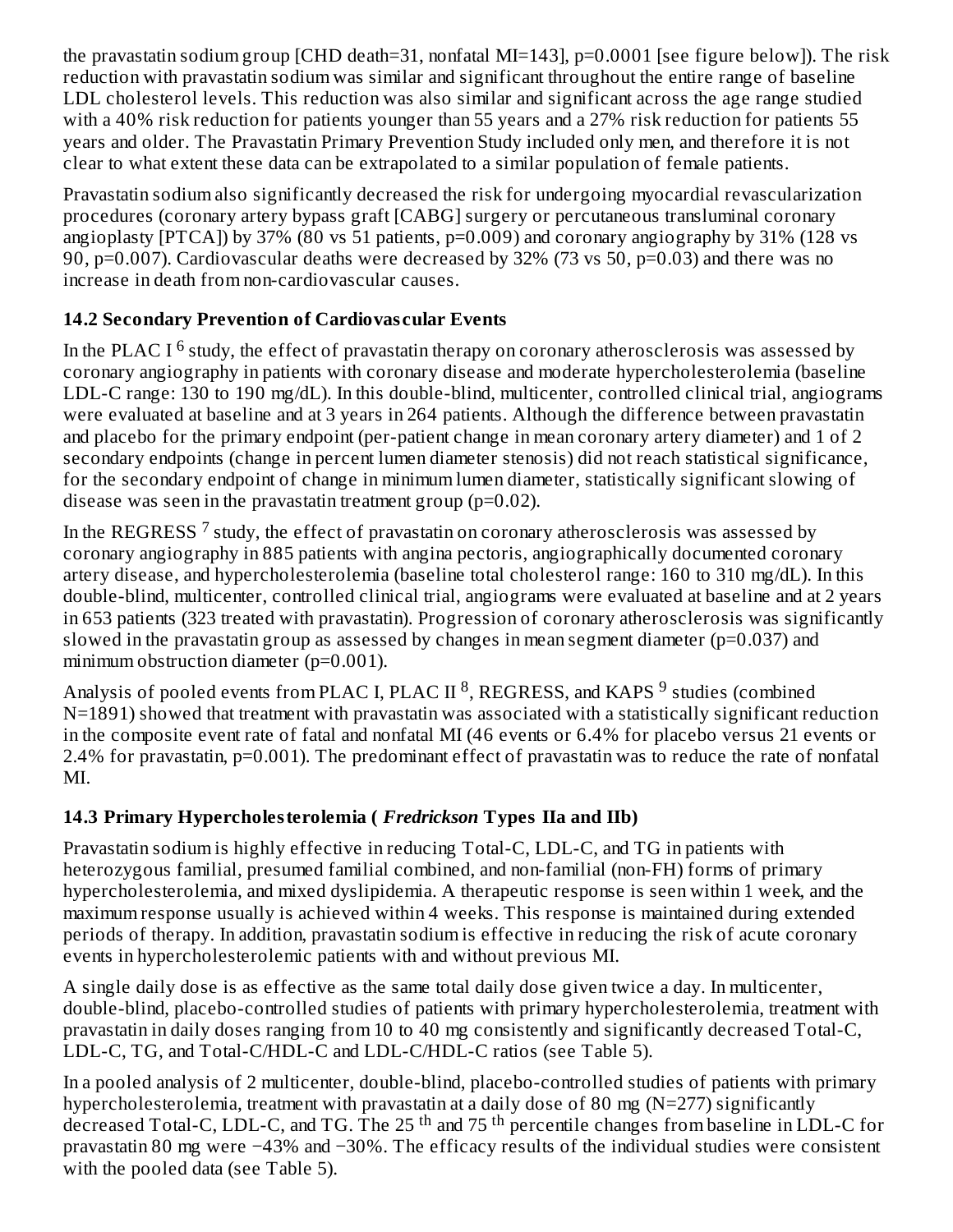Treatment with pravastatin sodium modestly decreased VLDL-C and pravastatin sodium across all doses produced variable increases in HDL-C (see Table 5).

| <b>Dose</b>                                      | <b>Total-C</b>                                   | $LDL-C$ | HDL-C  | <b>TG</b> |  |  |
|--------------------------------------------------|--------------------------------------------------|---------|--------|-----------|--|--|
|                                                  | Mean Percent Changes From Baseline After 8 Weeks |         |        |           |  |  |
| Placebo $(N=36)$                                 | $-3\%$                                           | $-4\%$  | $+1\%$ | $-4\%$    |  |  |
| $10 \text{ mg} (N=18)$                           | $-16%$                                           | $-22%$  | $+7%$  | $-15%$    |  |  |
| $20 \text{ mg} (N=19)$                           | $-24%$                                           | $-32%$  | $+2\%$ | $-11%$    |  |  |
| 40 mg (N=18)                                     | $-25%$                                           | $-34%$  | $+12%$ | $-24%$    |  |  |
| Mean Percent Changes From Baseline After 6 Weeks |                                                  |         |        |           |  |  |
| Placebo $(N=162)$                                | 0%                                               | $-1\%$  | $-1\%$ | $+1\%$    |  |  |
| $80 \text{ mg}$ (N=277)                          | $-27%$                                           | $-37%$  | $+3%$  | $-19%$    |  |  |

### **Table 5: Primary Hypercholesterolemia Studies: Dos e Respons e of Pravastatin Sodium Once Daily Administration**

In another clinical trial, patients treated with pravastatin in combination with cholestyramine (70% of patients were taking cholestyramine 20 or 24 g per day) had reductions equal to or greater than 50% in LDL-C. Furthermore, pravastatin attenuated cholestyramine-induced increases in TG levels (which are themselves of uncertain clinical significance).

### **14.4 Hypertriglyceridemia (** *Fredrickson* **Type IV)**

The response to pravastatin in patients with Type IV hyperlipidemia (baseline TG >200 mg/dL and LDL-C <160 mg/dL) was evaluated in a subset of 429 patients. For pravastatin-treated subjects, the median (min, max) baseline TG level was 246 (200.5, 349.5) mg/dL (see Table 6.)

#### **Table 6: Patients with Fredrickson Type IV Hyperlipidemia Median (25 , 75 percentile) % th th Change from Bas eline Percentile)**

|           | Pravastatin 40 mg (N=429) | Placebo $(N=430)$   |
|-----------|---------------------------|---------------------|
| <b>TG</b> | $-21.1(-34.8, 1.3)$       | $-6.3(-23.1, 18.3)$ |
| Total-C   | $-22.1 (-27.1, -14.8)$    | $0.2$ (-6.9, 6.8)   |
| LDL-C     | $-31.7(-39.6, -21.5)$     | $0.7(-9, 10)$       |
| HDL-C     | $7.4(-1.2, 17.7)$         | $2.8(-5.7, 11.7)$   |
| Non-HDL-C | $-27.2$ ( $-34, -18.5$ )  | $-0.8$ (-8.2, 7)    |

### **14.5 Dysbetalipoproteinemia (** *Fredrickson* **Type III)**

The response to pravastatin in two double-blind crossover studies of 46 patients with genotype E2/E2 and *Fredrickson* Type III dysbetalipoproteinemia is shown in Table 7.

#### **Table 7: Patients with Fredrickson Type III Dysbetalipoproteinemia Median (min, max) % Change from Bas eline**

|                     | Median (min, max) at Baseline | Median % Change (min, max) Pravastatin 40 mg |
|---------------------|-------------------------------|----------------------------------------------|
|                     | (mg/dL)                       | $(N=20)$                                     |
| Study 1             |                               |                                              |
| Total-C             | 386.5 (245, 672)              | $-32.7(-58.5, 4.6)$                          |
| TG                  | 443 (275, 1299)               | $-23.7(-68.5, 44.7)$                         |
| VLDL-C <sup>a</sup> | 206.5 (110, 379)              | $-43.8$ ( $-73.1, -14.3$ )                   |
| LDL-C <sup>a</sup>  | 117.5 (80, 170)               | $-40.8$ ( $-63.7, 4.6$ )                     |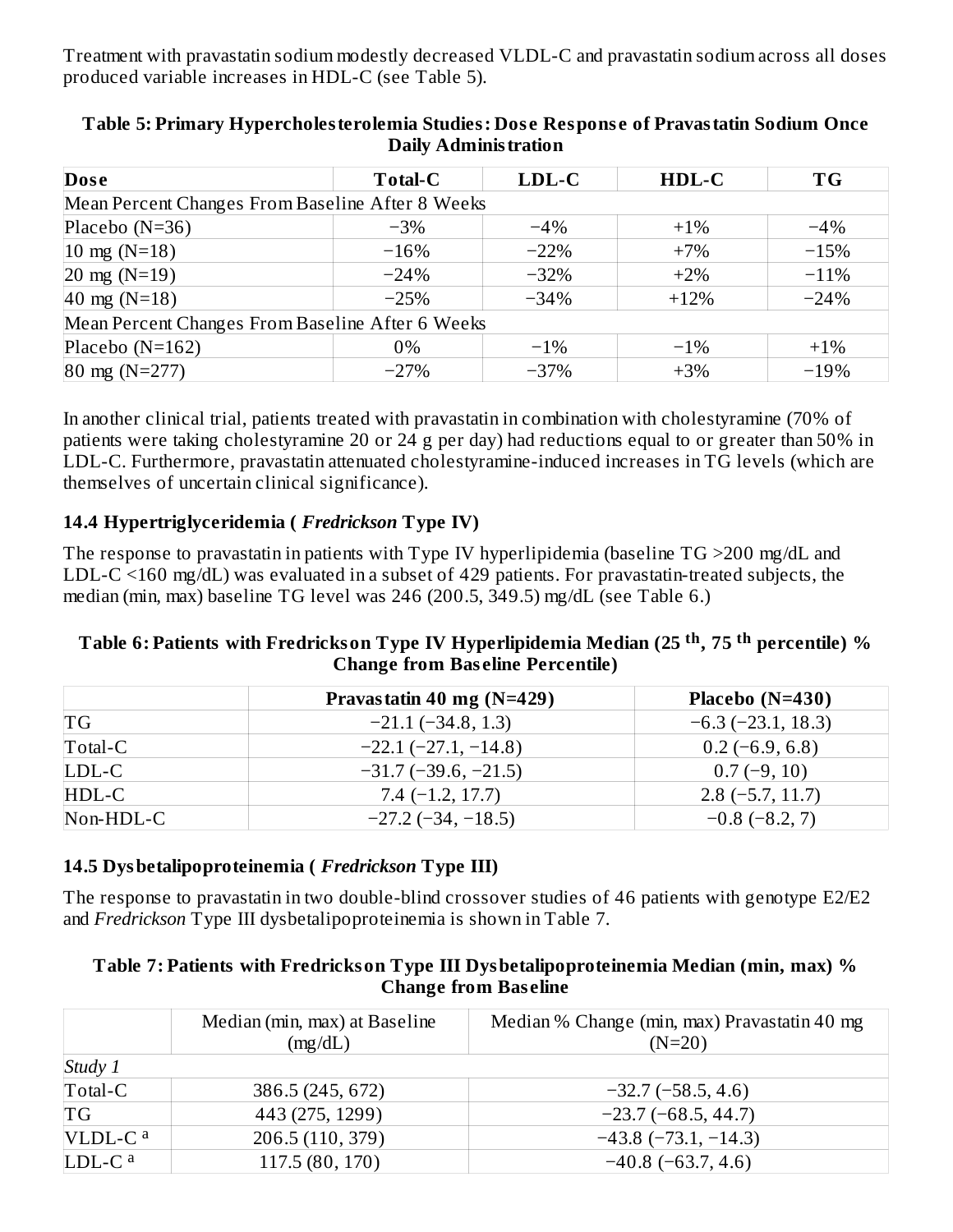| HDL-C     | 30(18, 88)                               | $6.4$ (-45, 105.6)                                       |
|-----------|------------------------------------------|----------------------------------------------------------|
| Non-HDL-C | 344.5 (215, 646)                         | $-36.7(-66.3, 5.8)$                                      |
| $ a N=14$ |                                          |                                                          |
|           | Median (min, max) at Baseline<br>(mg/dL) | Median % Change (min, max) Pravastatin 40 mg<br>$(N=26)$ |
| Study 2   |                                          |                                                          |
| Total-C   | 340.3 (230.1, 448.6)                     | $-31.4(-54.5,-13)$                                       |
| TG        | 343.2 (212.6, 845.9)                     | $-11.9$ (-56.5, 44.8)                                    |
| VLDL-C    | 145 (71.5, 309.4)                        | $-35.7(-74.7, 19.1)$                                     |
| LDL-C     | 128.6 (63.8, 177.9)                      | $-30.3(-52.2, 13.5)$                                     |
| HDL-C     | 38.7 (27.1, 58)                          | $5(-17.7, 66.7)$                                         |
| Non-HDL-C | 295.8 (195.3, 421.5)                     | $-35.5(-81, -13.5)$                                      |

### **14.6 Pediatric Clinical Study**

A double-blind, placebo-controlled study in 214 patients (100 boys and 114 girls) with heterozygous familial hypercholesterolemia (HeFH), aged 8 to 18 years was conducted for 2 years. The children (aged 8 to 13 years) were randomized to placebo ( $N=63$ ) or 20 mg of pravastatin daily ( $N=65$ ) and the adolescents (aged 14 to 18 years) were randomized to placebo ( $N=45$ ) or 40 mg of pravastatin daily (N=41). Inclusion in the study required an LDL-C level >95<sup>th</sup> percentile for age and sex and one parent with either a clinical or molecular diagnosis of familial hypercholesterolemia. The mean baseline LDL-C value was 239 mg/dL and 237 mg/dL in the pravastatin (range: 151 to 405 mg/dL) and placebo (range: 154 to 375 mg/dL) groups, respectively.

Pravastatin significantly decreased plasma levels of LDL-C, Total-C, and ApoB in both children and adolescents (see Table 8). The effect of pravastatin treatment in the 2 age groups was similar.

| Table 8: Lipid-Lowering Effects of Pravastatin in Pediatric Patients with Heterozygous Familial |  |
|-------------------------------------------------------------------------------------------------|--|
| Hypercholesterolemia: Least-Squares Mean % Change from Baseline at Month 24 (Last               |  |
| <b>Observation Carried Forward: Intent-to-Treat)</b>                                            |  |

|                    | <b>Pravastatin 20</b><br>mg (Aged 8 to<br>13 years) $N=65$ | Pravastatin 40<br>mg (Aged 14 to<br>18 years) $N=41$ | <b>Combined</b><br>Pravas tatin<br>(Aged 8 to 18<br>years) $N=106$ | <b>Combined</b><br><b>Placebo</b> (Aged<br>8 to 18 years)<br>$N=108$ | 95% CI of the<br><b>Difference Between</b><br><b>Combined</b><br><b>Pravastatin and</b><br><b>Placebo</b> |
|--------------------|------------------------------------------------------------|------------------------------------------------------|--------------------------------------------------------------------|----------------------------------------------------------------------|-----------------------------------------------------------------------------------------------------------|
| $LDL-C$            | $-26.04$                                                   | $-21.07$                                             | $-24.07$                                                           | $-1.52$                                                              | $(-26.74, -18.86)$                                                                                        |
| TC                 | $-20.75$                                                   | $-13.08$                                             | $-17.72$                                                           | $-0.65$                                                              | $(-20.4, -13.83)$                                                                                         |
| HDL-C              | 1.04                                                       | 13.71                                                | 5.97                                                               | 3.13                                                                 | $(-1.71, 7.43)$                                                                                           |
| ТG                 | $-9.58$                                                    | $-0.3$                                               | $-5.88$                                                            | $-3.27$                                                              | $(-13.95, 10.01)$                                                                                         |
| $\bf{ApoB}$<br>(N) | $-23.16(61)$                                               | $-18.08(39)$                                         | $-21.11(100)$                                                      | $-0.97(106)$                                                         | $(-24.29, -16.18)$                                                                                        |

The mean achieved LDL-C was 186 mg/dL (range: 67 to 363 mg/dL) in the pravastatin group compared to 236 mg/dL (range: 105 to 438 mg/dL) in the placebo group.

The safety and efficacy of pravastatin doses above 40 mg daily have not been studied in children. The long-term efficacy of pravastatin therapy in childhood to reduce morbidity and mortality in adulthood has not been established.

### **15 REFERENCES**

1. Fredrickson DS, Levy RI, Lees RS. Fat transport in lipoproteins - An integrated approach to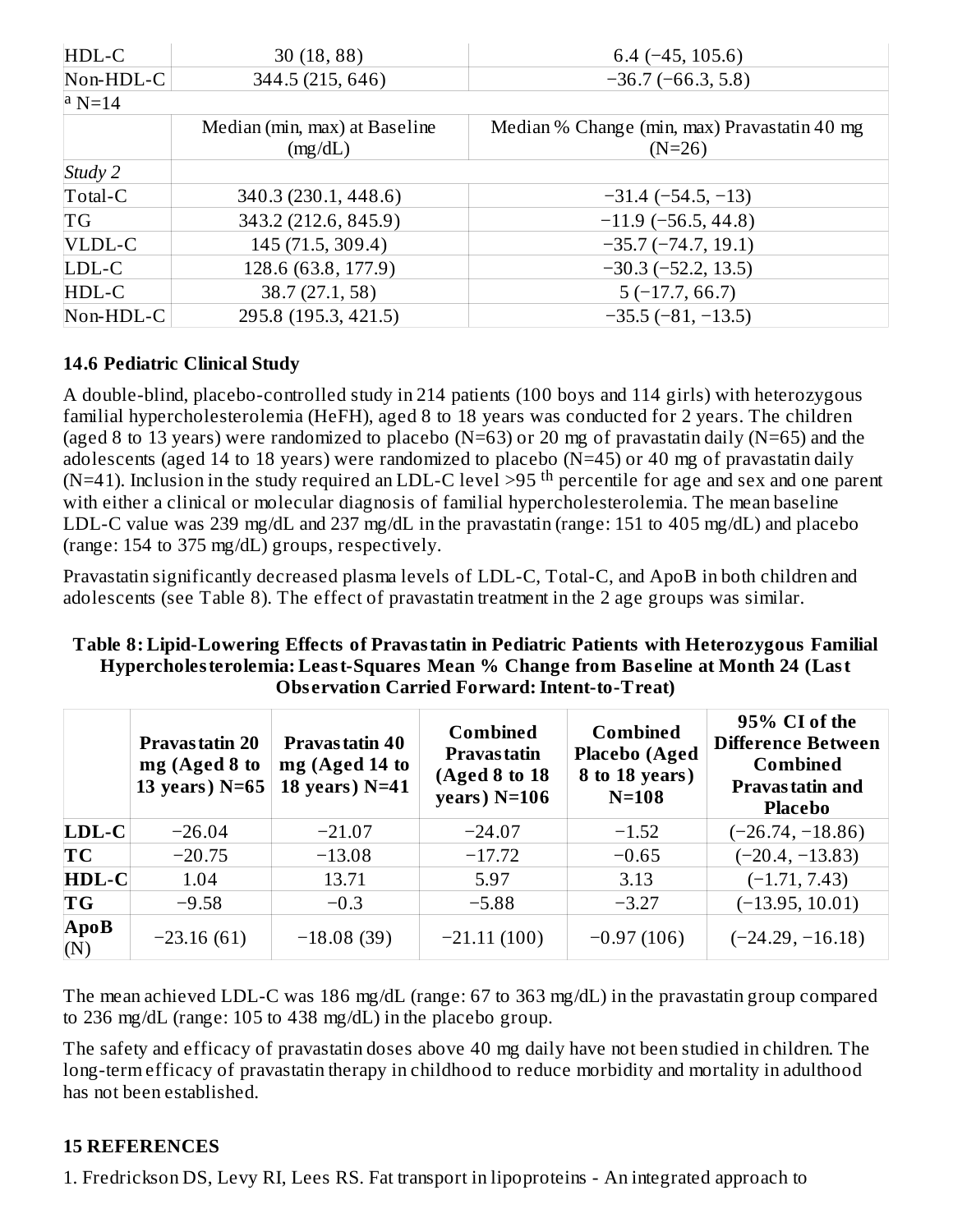mechanisms and disorders. *N Engl J Med*. 1967;276: 34-44, 94-103, 148-156, 215-225, 273-281.

2. Manson JM, Freyssinges C, Ducrocq MB, Stephenson WP. Postmarketing surveillance of lovastatin and simvastatin exposure during pregnancy. *Reprod Toxicol*. 1996;10(6):439-446.

3. Shepherd J, Cobbe SM, Ford I, et al, for the West of Scotland Coronary Prevention Study Group (WOS). Prevention of coronary heart disease with pravastatin in men with hypercholesterolemia. *N Engl J Med*. 1995;333:1301-1307.

6. Pitt B, Mancini GBJ, Ellis SG, et al, for the PLAC I Investigators. Pravastatin limitation of atherosclerosis in the coronary arteries (PLAC I): Reduction in atherosclerosis progression and clinical events. *J Am Coll Cardiol*. 1995;26:1133-1139.

7. Jukema JW, Bruschke AVG, van Boven AJ, et al, for the Regression Growth Evaluation Statin Study Group (REGRESS). Effects of lipid lowering by pravastatin on progression and regression of coronary artery disease in symptomatic man with normal to moderately elevated serum cholesterol levels. *Circ*. 1995;91:2528-2540.

8. Crouse JR, Byington RP, Bond MG, et al. Pravastatin, lipids, and atherosclerosis in the carotid arteries: Design features of a clinical trial with carotid atherosclerosis outcome (PLAC II). *Control Clin Trials*. 1992;13:495-506.

9. Salonen R, Nyyssonen K, Porkkala E, et al. Kuopio Atherosclerosis Prevention Study (KAPS). A population-based primary preventive trial of the effect of LDL lowering on atherosclerotic progression in carotid and femoral arteries. *Circ*. 1995;92:1758-1764.

### **16 HOW SUPPLIED/STORAGE AND HANDLING**

### **16.1 How Supplied**

### **Pravastatin sodium tablets USP** are supplied as:

**10 mg tablets:** Yellow colored, circular shaped tablets having flat surface, with "G5" debossed on one surface and "10" debossed on the other surface. They are supplied in bottles of 90 (NDC 68462-195- 90) and bottles of 500 (NDC 68462-195-05). Bottles contain a desiccant canister.

**20 mg tablets:** Yellow rounded-rectangular tablets having biconvex surface, with "G5" debossed on one surface and "20" debossed on the other surface. They are supplied in bottles of 90 (NDC 68462- 196-90) and bottles of 500 (NDC 68462-196-05). Bottles contain a desiccant canister.

**40 mg tablets:** Green rounded-rectangular tablets having biconvex surface, with "G5" debossed on one surface and "40" debossed on the other surface. They are supplied in bottles of 90 (NDC 68462-197- 90) and bottles of 500 (NDC 68462-197-05). Bottles contain a desiccant canister.

**80 mg tablets:** Yellow oval tablets having biconvex surface, with "G5" debossed on one surface and "80" debossed on the other surface. They are supplied in bottles of 90 (NDC 68462-198-90) and bottles of 500 (NDC 68462-198-05). Bottles contain a desiccant canister.

### **16.2 Storage**

Store at 20<sup>o</sup> to 25<sup>o</sup>C (68<sup>o</sup> to 77<sup>o</sup>F); excursions permitted to 15<sup>o</sup> to 30<sup>o</sup>C (59<sup>o</sup> to 86<sup>o</sup>F) [See USP Controlled Room Temperature]. Keep tightly closed (protect from moisture). Protect from light.

### **17 PATIENT COUNSELING INFORMATION**

Patients should be advised to report promptly unexplained muscle pain, tenderness or weakness, particularly if accompanied by malaise or fever [see *Warnings and Precautions ( 5.1)* ].

It is recommended that liver enzyme tests be performed before the initiation of pravastatin sodium, and thereafter when clinically indicated. All patients treated with pravastatin sodium should be advised to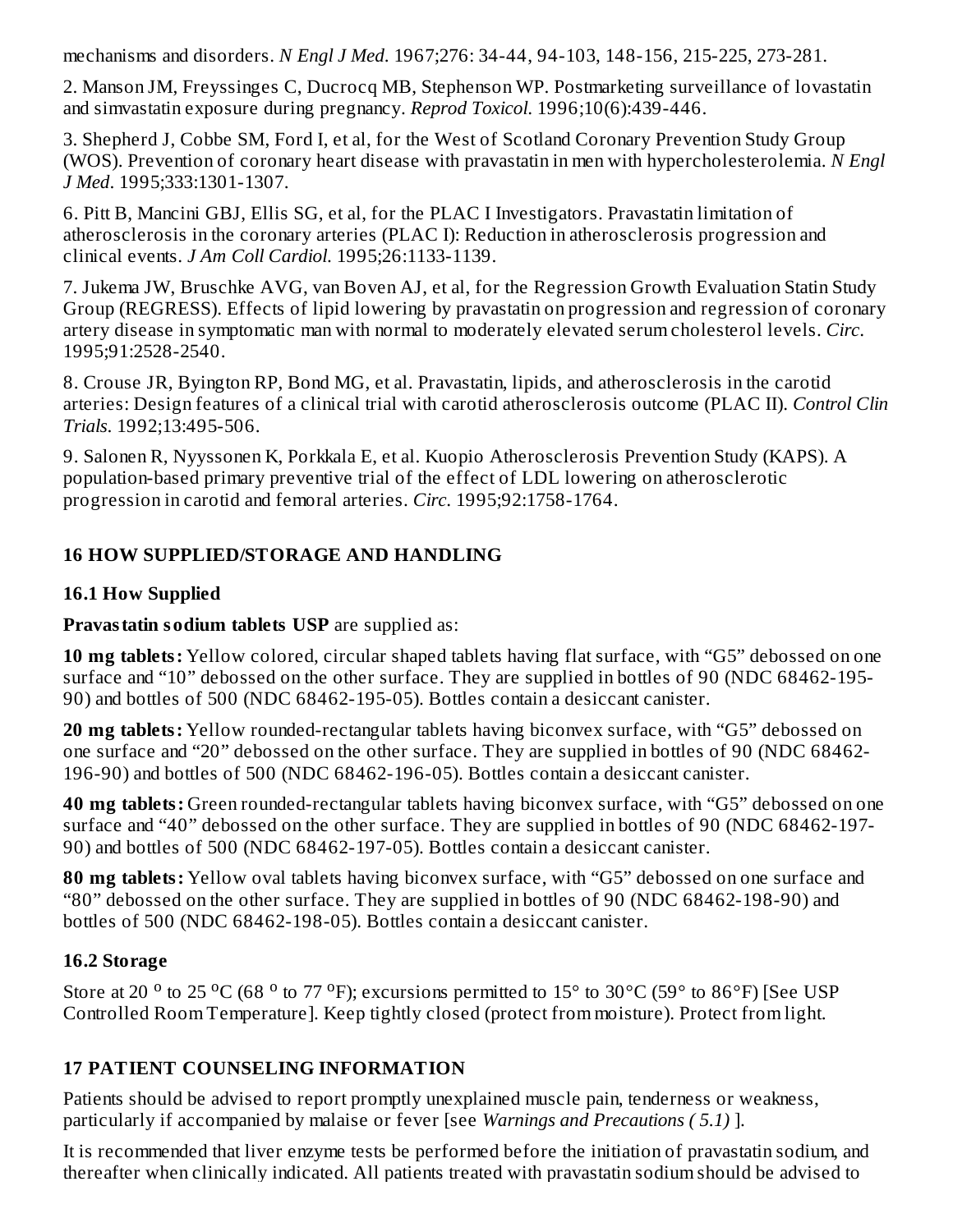promptly report any symptoms that may indicate liver injury, including fatigue, anorexia, right upper abdominal discomfort, dark urine, or jaundice [see *Warnings and Precautions ( 5.2)* ].

Manufactured by:

### **Glenmark Generics Ltd.**

Colvale-Bardez, Goa 403 513, India

Manufactured for:

Glenmark Generics Inc., USA

Mahwah, NJ 07430 Questions? 1 (888)721-7115

www.glenmarkgenerics.com

May 2014

### **Principal Display Panel**

Blenheim Pharmacal, Inc.

NDC 10544-440-30

Pravastatin Sodium

10mg Tablets

30 count



Blenheim Pharmacal, Inc. NDC 10544-505-30 Pravastatin Sodium

20mg Tablets

30 count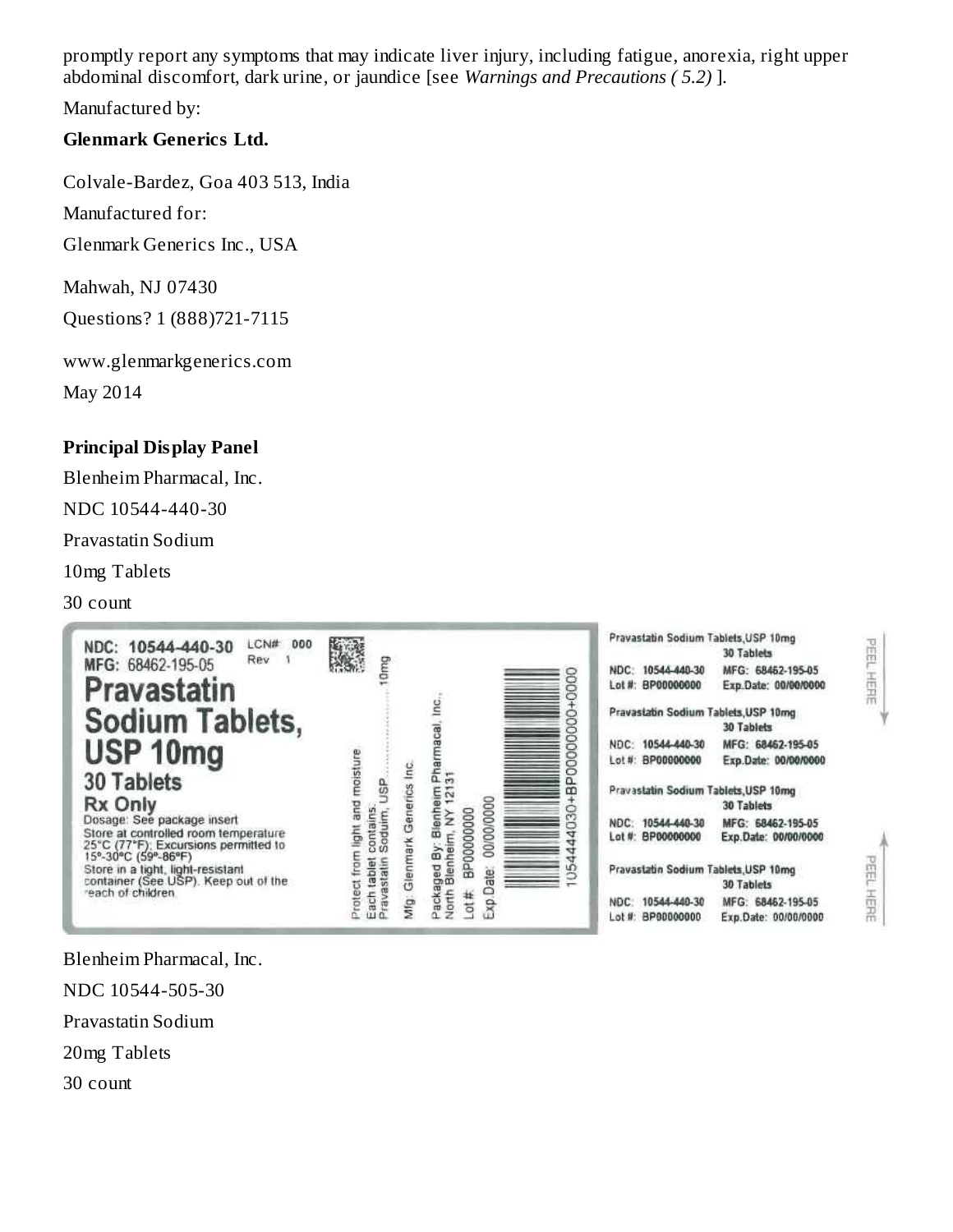

### **11 DESCRIPTION**

Pravastatin sodium tablets USP are one of a class of lipid-lowering compounds, the statins, which reduce cholesterol biosynthesis. These agents are competitive inhibitors of HMG-CoA reductase, the enzyme catalyzing the early rate-limiting step in cholesterol biosynthesis, conversion of HMG-CoA to mevalonate.

Pravastatin sodium USP is designated chemically as 1-Naphthalene-heptanoic acid, 1,2,6,7,8,8ahexahydro-β,δ,6-trihydroxy-2-methyl-8-(2-methyl-1-oxobutoxy)-, monosodium salt,  $[1S[1\alpha(\beta S*,\delta S^*)]$ ,2α,6α,8β(R\*),8aα]]-.

Structural formula:



 $C_{23}H_{35}NaO_7$  MW 446.52

Pravastatin sodium USP is an odorless, white to yellowish white, hygroscpic powder. It is a relatively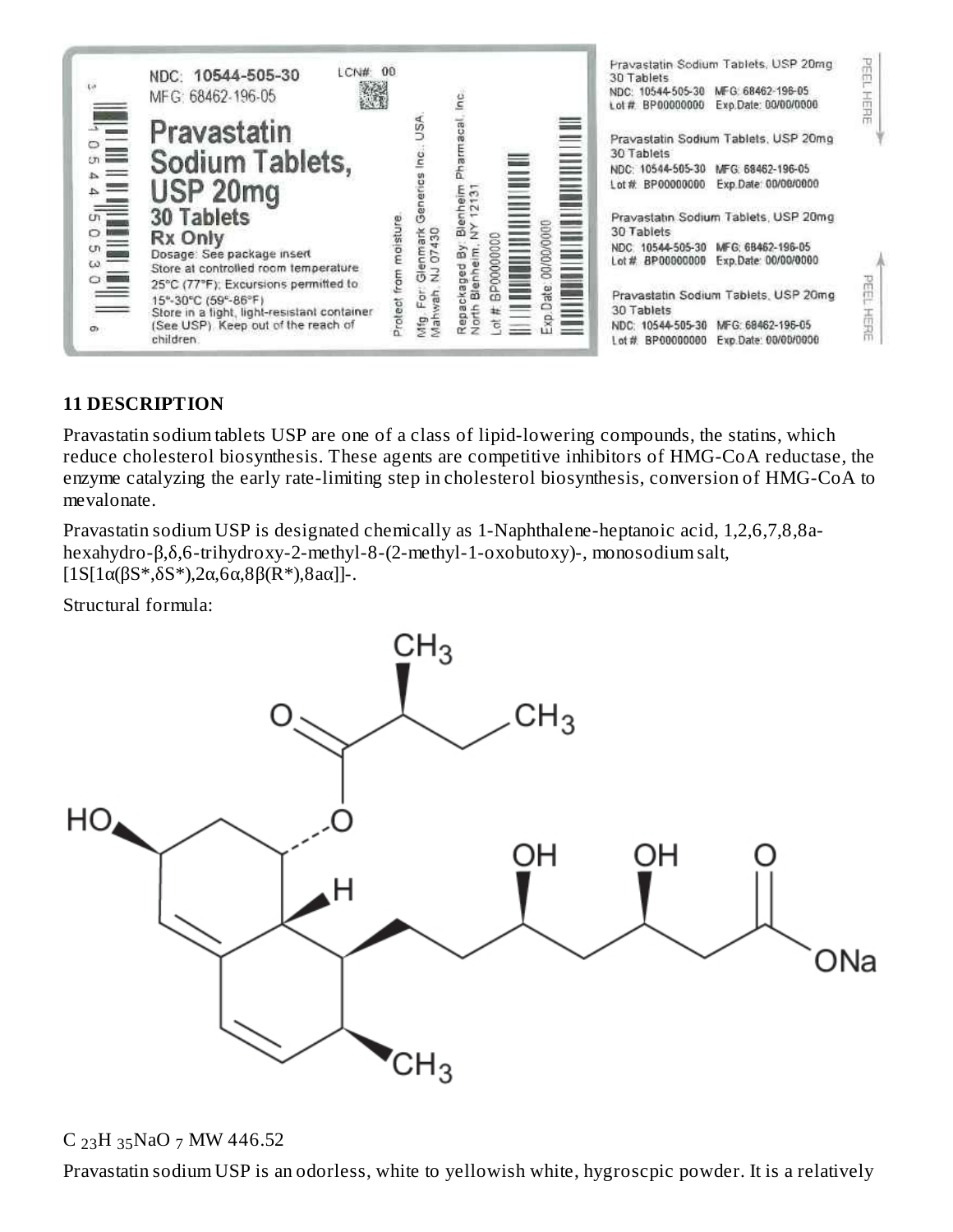polar hydrophilic compound with a partition coefficient (octanol/water) of 0.59 at a pH of 7. It is freely soluble in water and methanol, soluble in alcohol, very slightly soluble in acetonitrile and practically insoluble in ether, ethyl acetate and chloroform.

Pravastatin sodium tablets USP are available for oral administration as 10 mg, 20 mg, 40 mg, and 80 mg tablets. Inactive ingredients include: colloidal silicon dioxide, crospovidone, hydroxypropyl methylcellulose, magnesium stearate, mannitol, meglumine, microcrystalline cellulose and corn starch. The 10 mg, 20 mg and 80 mg tablets also contain D&C yellow no. 10 aluminum lake and the 40 mg tablet also contains D&C yellow no. 10 aluminum lake and FD&C blue no. 1 aluminum lake.

Blenheim Pharmacal, Inc.

NDC 10544-507-30

Pravastatin Sodium

40mg Tablets

30 count



# **PRAVASTATIN SODIUM**

pravastatin sodium tablet

| <b>Product Information</b>                                                                                         |                                                                               |  |  |  |  |  |  |  |
|--------------------------------------------------------------------------------------------------------------------|-------------------------------------------------------------------------------|--|--|--|--|--|--|--|
| <b>Product Type</b>                                                                                                | NDC:10544-440(NDC:68462-195)<br>HUMAN PRESCRIPTION DRUG<br>Item Code (Source) |  |  |  |  |  |  |  |
| <b>Route of Administration</b>                                                                                     | ORAL                                                                          |  |  |  |  |  |  |  |
|                                                                                                                    |                                                                               |  |  |  |  |  |  |  |
|                                                                                                                    |                                                                               |  |  |  |  |  |  |  |
| <b>Active Ingredient/Active Moiety</b>                                                                             |                                                                               |  |  |  |  |  |  |  |
| <b>Ingredient Name</b><br><b>Basis of Strength</b><br><b>Strength</b>                                              |                                                                               |  |  |  |  |  |  |  |
| PRAVASTATIN SO DIUM (UNII: 3M8 608 UQ61) (PRAVASTATIN - UNII:KXO2KT9 N0G)<br>PRAVASTATIN SODIUM<br>$10 \text{ mg}$ |                                                                               |  |  |  |  |  |  |  |
|                                                                                                                    |                                                                               |  |  |  |  |  |  |  |
|                                                                                                                    |                                                                               |  |  |  |  |  |  |  |
| <b>Inactive Ingredients</b>                                                                                        |                                                                               |  |  |  |  |  |  |  |
| <b>Ingredient Name</b><br><b>Strength</b>                                                                          |                                                                               |  |  |  |  |  |  |  |
| <b>SILICON DIO XIDE (UNII: ETJ7Z6 XBU4)</b>                                                                        |                                                                               |  |  |  |  |  |  |  |
| CROSPOVIDONE (UNII: 68401960MK)                                                                                    |                                                                               |  |  |  |  |  |  |  |
| <b>HYPROMELLOSES</b> (UNII: 3NXW29V3WO)                                                                            |                                                                               |  |  |  |  |  |  |  |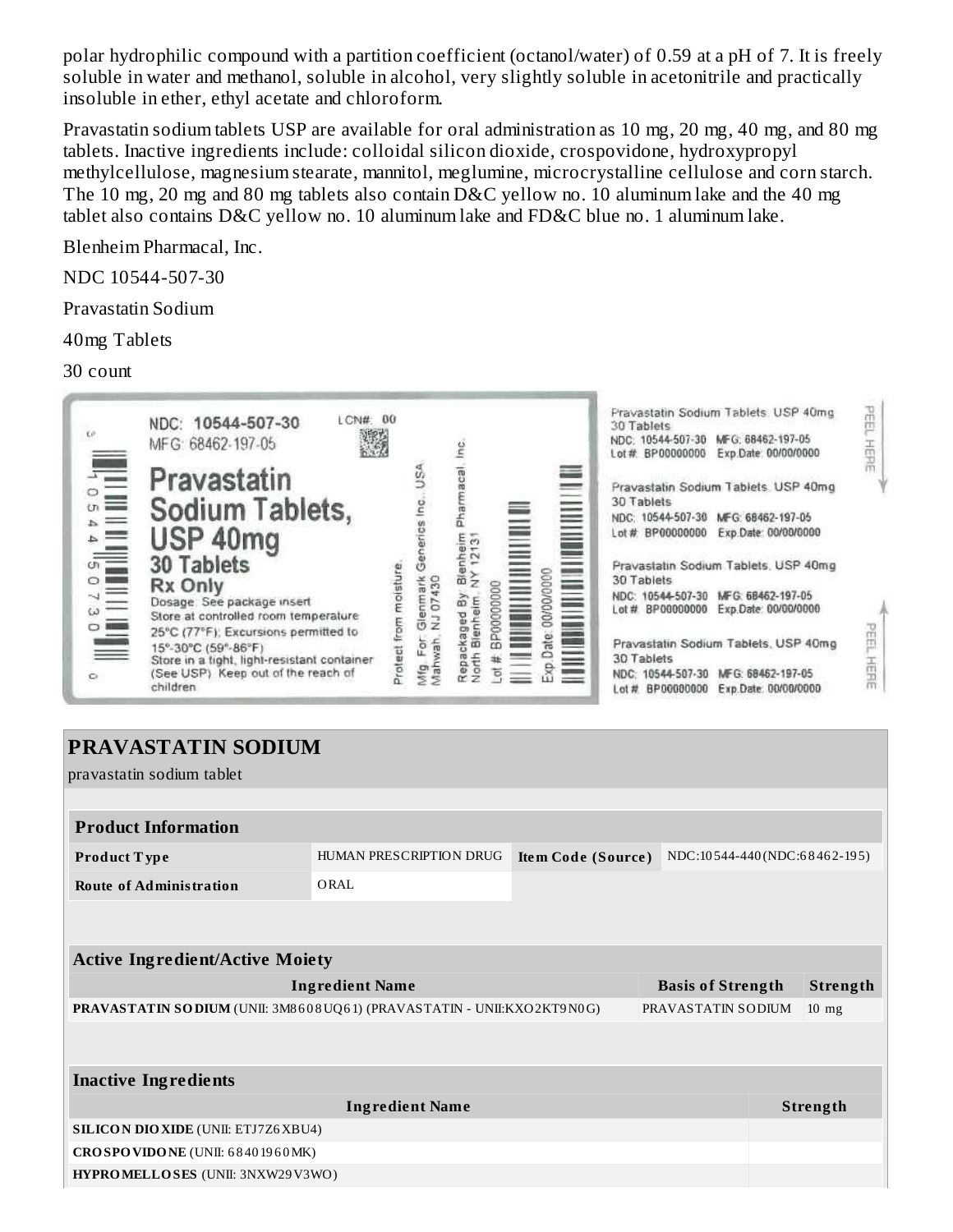| MAGNESIUM STEARATE (UNII: 70097M6I30) |                                 |  |                                                   |  |                                                 |  |                             |                           |  |
|---------------------------------------|---------------------------------|--|---------------------------------------------------|--|-------------------------------------------------|--|-----------------------------|---------------------------|--|
| MANNITOL (UNII: 30WL53L36A)           |                                 |  |                                                   |  |                                                 |  |                             |                           |  |
|                                       | MEGLUMINE (UNII: 6 HG8 UB2MUY)  |  |                                                   |  |                                                 |  |                             |                           |  |
|                                       |                                 |  | CELLULOSE, MICRO CRYSTALLINE (UNII: OP1R32D61U)   |  |                                                 |  |                             |                           |  |
|                                       | STARCH, CORN (UNII: O8232NY3SJ) |  |                                                   |  |                                                 |  |                             |                           |  |
|                                       |                                 |  | D&C YELLOW NO. 10 (UNII: 35SW5USQ3G)              |  |                                                 |  |                             |                           |  |
|                                       |                                 |  |                                                   |  |                                                 |  |                             |                           |  |
|                                       |                                 |  |                                                   |  |                                                 |  |                             |                           |  |
|                                       | <b>Product Characteristics</b>  |  |                                                   |  |                                                 |  |                             |                           |  |
| Color                                 |                                 |  | yello w                                           |  | <b>Score</b>                                    |  |                             | no score                  |  |
| <b>Shape</b>                          |                                 |  | <b>ROUND</b>                                      |  | <b>Size</b>                                     |  |                             | 6mm                       |  |
| Flavor                                |                                 |  |                                                   |  | <b>Imprint Code</b>                             |  |                             | G5:10                     |  |
| <b>Contains</b>                       |                                 |  |                                                   |  |                                                 |  |                             |                           |  |
|                                       |                                 |  |                                                   |  |                                                 |  |                             |                           |  |
|                                       |                                 |  |                                                   |  |                                                 |  |                             |                           |  |
| Packaging                             |                                 |  |                                                   |  |                                                 |  |                             |                           |  |
| #                                     | <b>Item Code</b>                |  | <b>Package Description</b>                        |  |                                                 |  | <b>Marketing Start Date</b> | <b>Marketing End Date</b> |  |
|                                       | $1$ NDC: 10 544-440-30          |  | 30 in 1 BOTTLE; Type 0: Not a Combination Product |  |                                                 |  | 02/19/2014                  |                           |  |
|                                       |                                 |  |                                                   |  |                                                 |  |                             |                           |  |
|                                       |                                 |  |                                                   |  |                                                 |  |                             |                           |  |
| <b>Marketing Information</b>          |                                 |  |                                                   |  |                                                 |  |                             |                           |  |
|                                       |                                 |  |                                                   |  |                                                 |  |                             |                           |  |
|                                       | <b>Marketing Category</b>       |  |                                                   |  | <b>Application Number or Monograph Citation</b> |  | <b>Marketing Start Date</b> | <b>Marketing End Date</b> |  |
| <b>ANDA</b>                           |                                 |  | ANDA077987                                        |  |                                                 |  | 02/19/2014                  |                           |  |
|                                       |                                 |  |                                                   |  |                                                 |  |                             |                           |  |

| PRAVASTATIN SODIUM                                                                                     |                                 |                    |                              |  |          |  |  |
|--------------------------------------------------------------------------------------------------------|---------------------------------|--------------------|------------------------------|--|----------|--|--|
| pravastatin sodium tablet                                                                              |                                 |                    |                              |  |          |  |  |
|                                                                                                        |                                 |                    |                              |  |          |  |  |
| <b>Product Information</b>                                                                             |                                 |                    |                              |  |          |  |  |
| Product Type                                                                                           | <b>HUMAN PRESCRIPTION DRUG</b>  | Item Code (Source) | NDC:10544-505(NDC:68462-196) |  |          |  |  |
| <b>Route of Administration</b>                                                                         |                                 |                    |                              |  |          |  |  |
|                                                                                                        |                                 |                    |                              |  |          |  |  |
|                                                                                                        |                                 |                    |                              |  |          |  |  |
| <b>Active Ingredient/Active Moiety</b>                                                                 |                                 |                    |                              |  |          |  |  |
| <b>Ingredient Name</b><br>Strength<br><b>Basis of Strength</b>                                         |                                 |                    |                              |  |          |  |  |
| PRAVASTATIN SODIUM (UNII: 3M8608UQ61) (PRAVASTATIN - UNII:KXO2KT9N0G)<br>PRAVASTATIN SODIUM<br>$20$ mg |                                 |                    |                              |  |          |  |  |
|                                                                                                        |                                 |                    |                              |  |          |  |  |
| <b>Inactive Ingredients</b>                                                                            |                                 |                    |                              |  |          |  |  |
|                                                                                                        | <b>Ingredient Name</b>          |                    |                              |  | Strength |  |  |
| <b>SILICON DIO XIDE (UNII: ETJ7Z6 XBU4)</b>                                                            |                                 |                    |                              |  |          |  |  |
|                                                                                                        | CROSPOVIDONE (UNII: 68401960MK) |                    |                              |  |          |  |  |
| HYPROMELLOSES (UNII: 3NXW29V3WO)                                                                       |                                 |                    |                              |  |          |  |  |
| MAGNESIUM STEARATE (UNII: 70097M6I30)                                                                  |                                 |                    |                              |  |          |  |  |
| MANNITOL (UNII: 30WL53L36A)                                                                            |                                 |                    |                              |  |          |  |  |
| MEGLUMINE (UNII: 6 HG8 UB2MUY)                                                                         |                                 |                    |                              |  |          |  |  |
| CELLULOSE, MICRO CRYSTALLINE (UNII: OP1R32D61U)                                                        |                                 |                    |                              |  |          |  |  |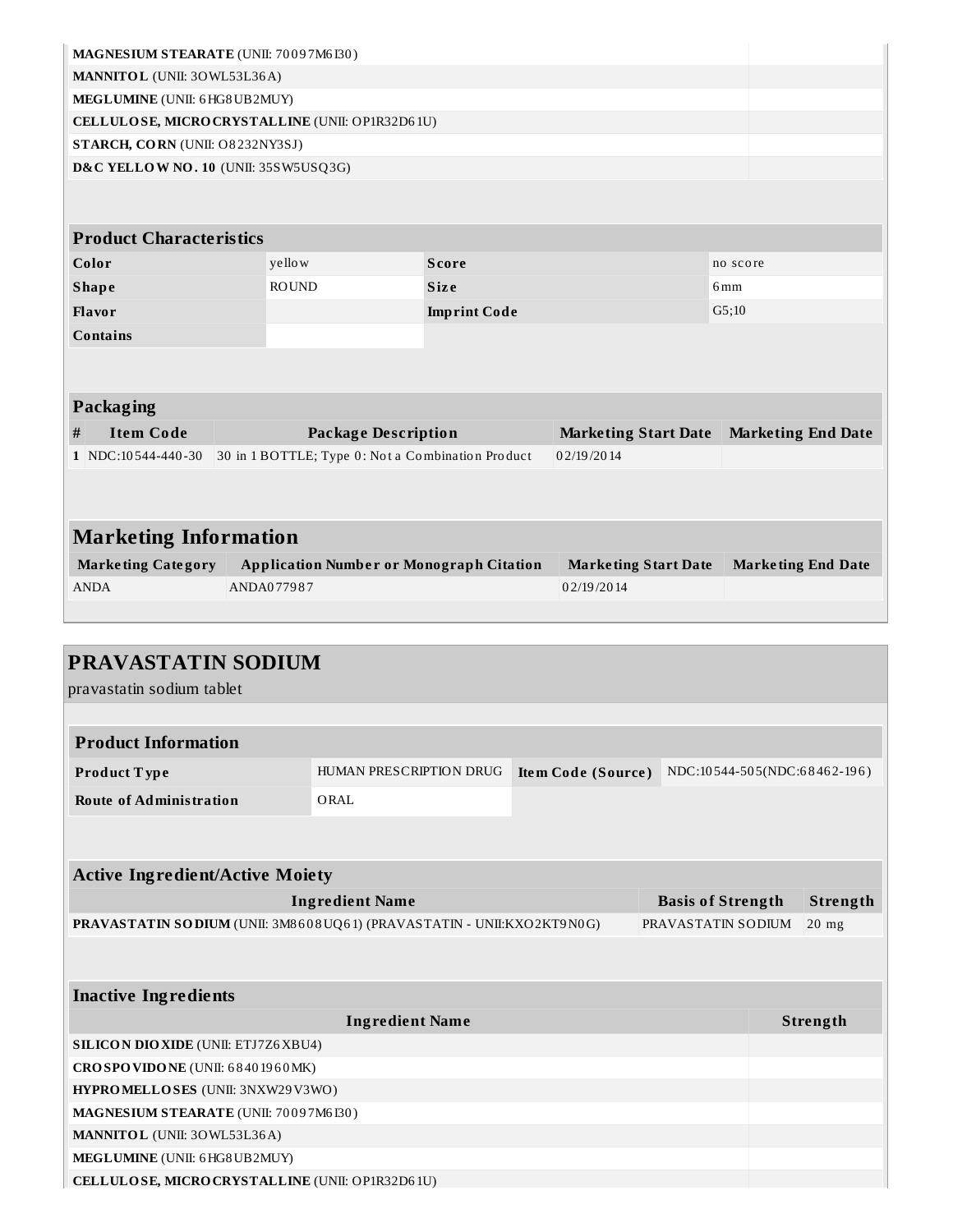|                              | STARCH, CORN (UNII: O8232NY3SJ)      |         |                                                   |            |                             |  |                           |  |  |
|------------------------------|--------------------------------------|---------|---------------------------------------------------|------------|-----------------------------|--|---------------------------|--|--|
|                              | D&C YELLOW NO. 10 (UNII: 35SW5USQ3G) |         |                                                   |            |                             |  |                           |  |  |
|                              |                                      |         |                                                   |            |                             |  |                           |  |  |
|                              | <b>Product Characteristics</b>       |         |                                                   |            |                             |  |                           |  |  |
|                              | Color                                | yello w |                                                   |            | <b>Score</b>                |  | no score                  |  |  |
|                              | <b>Shape</b>                         |         | RECTANGLE (Rounded rectangular)                   |            | <b>Size</b>                 |  | 8mm                       |  |  |
|                              | Flavor                               |         |                                                   |            | <b>Imprint Code</b>         |  | G5;20                     |  |  |
|                              | Contains                             |         |                                                   |            |                             |  |                           |  |  |
|                              |                                      |         |                                                   |            |                             |  |                           |  |  |
|                              | Packaging                            |         |                                                   |            |                             |  |                           |  |  |
| #                            | <b>Item Code</b>                     |         | <b>Package Description</b>                        |            | <b>Marketing Start Date</b> |  | <b>Marketing End Date</b> |  |  |
|                              | 1 NDC:10544-505-30                   |         | 30 in 1 BOTTLE; Type 0: Not a Combination Product | 02/17/2012 |                             |  |                           |  |  |
|                              |                                      |         |                                                   |            |                             |  |                           |  |  |
|                              |                                      |         |                                                   |            |                             |  |                           |  |  |
| <b>Marketing Information</b> |                                      |         |                                                   |            |                             |  |                           |  |  |
|                              | <b>Marketing Category</b>            |         | <b>Application Number or Monograph Citation</b>   |            | <b>Marketing Start Date</b> |  | <b>Marketing End Date</b> |  |  |
|                              | <b>ANDA</b>                          |         | ANDA077987                                        |            | 02/13/2012                  |  |                           |  |  |
|                              |                                      |         |                                                   |            |                             |  |                           |  |  |

| <b>PRAVASTATIN SODIUM</b>                                                                            |                         |                    |                              |  |          |  |  |
|------------------------------------------------------------------------------------------------------|-------------------------|--------------------|------------------------------|--|----------|--|--|
| pravastatin sodium tablet                                                                            |                         |                    |                              |  |          |  |  |
|                                                                                                      |                         |                    |                              |  |          |  |  |
| <b>Product Information</b>                                                                           |                         |                    |                              |  |          |  |  |
| Product Type                                                                                         | HUMAN PRESCRIPTION DRUG | Item Code (Source) | NDC:10544-507(NDC:68462-197) |  |          |  |  |
| <b>Route of Administration</b>                                                                       | ORAL                    |                    |                              |  |          |  |  |
|                                                                                                      |                         |                    |                              |  |          |  |  |
|                                                                                                      |                         |                    |                              |  |          |  |  |
| <b>Active Ingredient/Active Moiety</b>                                                               |                         |                    |                              |  |          |  |  |
|                                                                                                      | <b>Ingredient Name</b>  |                    | <b>Basis of Strength</b>     |  | Strength |  |  |
| PRAVASTATIN SODIUM (UNII: 3M8608UQ61) (PRAVASTATIN - UNII:KXO2KT9N0G)<br>PRAVASTATIN SODIUM<br>40 mg |                         |                    |                              |  |          |  |  |
|                                                                                                      |                         |                    |                              |  |          |  |  |
|                                                                                                      |                         |                    |                              |  |          |  |  |
| <b>Inactive Ingredients</b>                                                                          |                         |                    |                              |  |          |  |  |
|                                                                                                      | <b>Ingredient Name</b>  |                    |                              |  | Strength |  |  |
| <b>SILICON DIO XIDE (UNII: ETJ7Z6 XBU4)</b>                                                          |                         |                    |                              |  |          |  |  |
| CROSPOVIDONE (UNII: 68401960MK)                                                                      |                         |                    |                              |  |          |  |  |
| HYPROMELLOSES (UNII: 3NXW29V3WO)                                                                     |                         |                    |                              |  |          |  |  |
| MAGNESIUM STEARATE (UNII: 70097M6I30)                                                                |                         |                    |                              |  |          |  |  |
| <b>MANNITOL</b> (UNII: 30WL53L36A)                                                                   |                         |                    |                              |  |          |  |  |
| MEGLUMINE (UNII: 6 HG8 UB2MUY)                                                                       |                         |                    |                              |  |          |  |  |
| CELLULOSE, MICRO CRYSTALLINE (UNII: OP1R32D61U)                                                      |                         |                    |                              |  |          |  |  |
| STARCH, CORN (UNII: O8232NY3SJ)                                                                      |                         |                    |                              |  |          |  |  |
| D&C YELLOW NO. 10 (UNII: 35SW5USQ3G)                                                                 |                         |                    |                              |  |          |  |  |
| FD&C BLUE NO. 1 (UNII: H3R47K3TBD)                                                                   |                         |                    |                              |  |          |  |  |